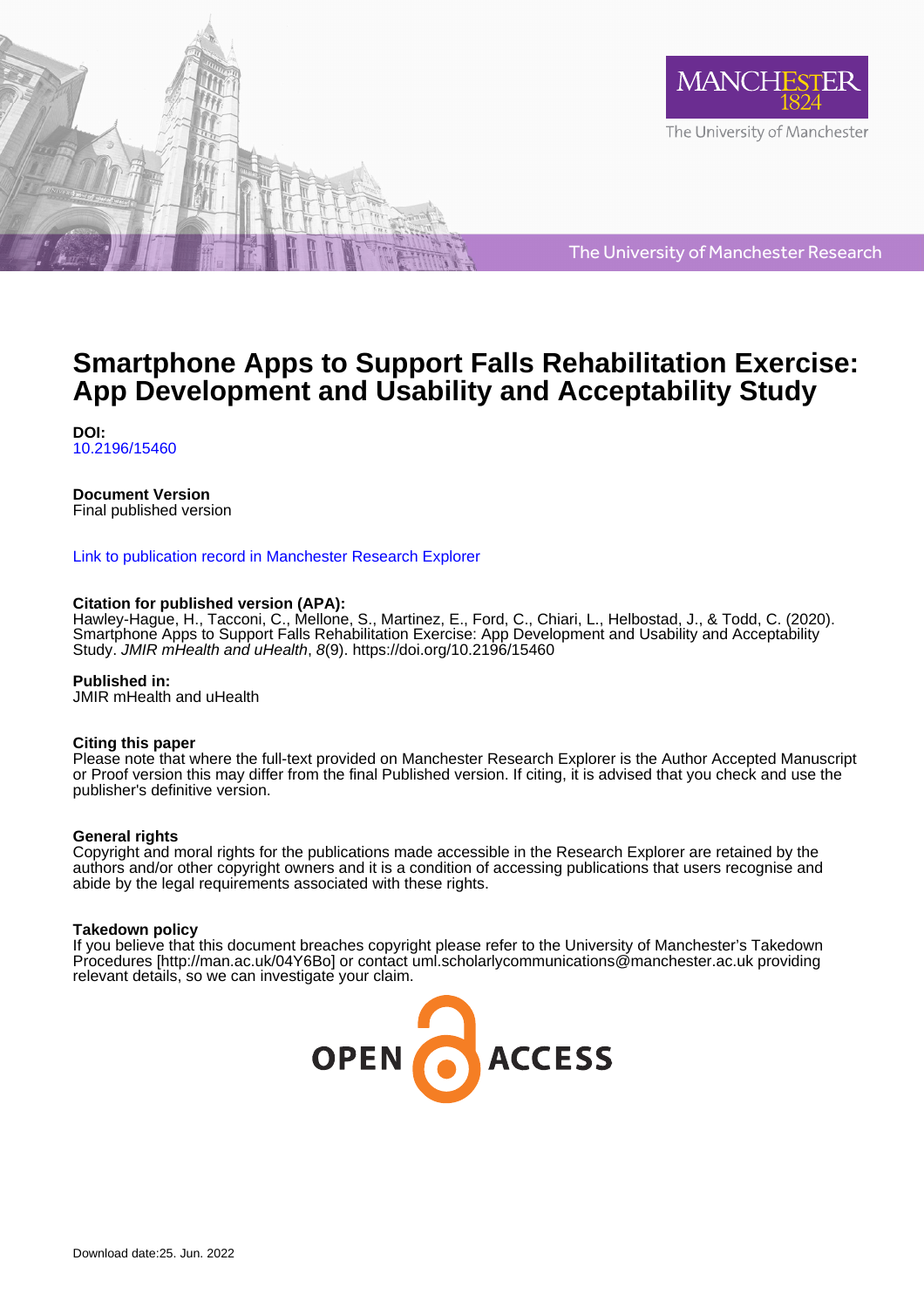# Smartphone Apps to Support Falls Rehabilitation Exercise: App Development and Usability and Acceptability Study

Helen Hawley-Hague<sup>1,2</sup>, MPH, PhD; Carlo Tacconi<sup>3,4</sup>, PhD; Sabato Mellone<sup>3,4,5</sup>, PhD; Ellen Martinez<sup>6</sup>, Mres; Claire Ford<sup>1</sup>, BSc; Lorenzo Chiari<sup>3,4,5</sup>, PhD; Jorunn Helbostad<sup>7</sup>, PhD; Chris Todd<sup>1,2,6,8</sup>, PhD

<sup>1</sup>University of Manchester, Manchester, United Kingdom

<sup>4</sup>mHealth Technologies s.r.l, Bologna, Italy

<sup>6</sup>Manchester University NHS Foundation Trust, Manchester, United Kingdom

<sup>7</sup>Norwegian University of Science and Technology, Trondheim, Norway

<sup>8</sup>NIHR Applied Research Collaboration Greater Manchester, Manchester, United Kingdom

#### **Corresponding Author:**

Helen Hawley-Hague, MPH, PhD University of Manchester Division of Nursing, Midwifery and Social Work. Jean McFarlane Building, Oxford Road Manchester, M13 9PL United Kingdom Phone: 44 7810358568 Email: [Helen.Hawley-Hague@manchester.ac.uk](mailto:Helen.Hawley-Hague@manchester.ac.uk)

# *Abstract*

**Background:** Falls have implications for older adults' health and well-being. Strength and balance interventions significantly reduce the risk of falls. However, patients do not always perform the unsupervised home exercise needed for fall reduction.

**Objective:** This study aims to develop motivational smartphone apps co-designed with health professionals and older adults to support patients to perform exercise proven to aid fall reduction and to explore the apps' usability and acceptability with both health professionals and patients.

**Methods:** There were 3 phases of app development that included analysis, design, and implementation. For analysis, we examined the literature to establish key app components and had a consultation with 12 older adults attending a strength and balance class, exercise instructors, and 3 fall services. For design, we created prototype apps and conducted 2 patient and public involvement workshops, one with 5 health professionals and the second with 8 older adults from an exercise group. The apps were revised based on the feedback. For implementation, we tested them with one fall service and their patients for 3 weeks. Participatory evaluation was used through testing, semistructured interviews, and focus groups to explore acceptability and usability. Focus groups were conducted with the service that tested the apps and two other services. Qualitative data were analyzed using the framework approach.

**Results:** On the basis of findings from the literature and consultations in the analysis phase, we selected Behavior Change Techniques, such as goal setting, action planning, and feedback on behavior, to be key parts of the app. We developed goals using familiar icons for patients to select and add while self-reporting exercise and decided to develop 2 apps, one for patients (My Activity Programme) and one for health professionals (Motivate Me). This enabled health professionals to guide patients through the goal-setting process, making it more accessible to nontechnology users. Storyboards were created during the design phase, leading to prototypes of "Motivate Me" and "My Activity Programme." Key changes from the workshops included being able to add more details about the patients' exercise program and a wider selection of goals within "Motivate Me." The overall app design was acceptable to health professionals and older adults. In total, 7 patients and 3 health professionals participated in testing in the implementation phase, with interviews conducted with 6 patients and focus groups, with 3 teams (11 health professionals). Barriers, facilitators, and further functionality were identified for both apps, with 2 cross-cutting themes around phone usability and confidence.

<sup>2</sup>Manchester Academic Health Science Centre, Manchester, Manchester, United Kingdom

<sup>&</sup>lt;sup>3</sup>Health Sciences and Technologies-Interdepartmental Center for Industrial Research, University of Bologna, Bologna, Italy

<sup>5</sup>Department of Electrical, Electronic and Information Engineering "Guglielmo Marconi", University of Bologna, Bologna, Italy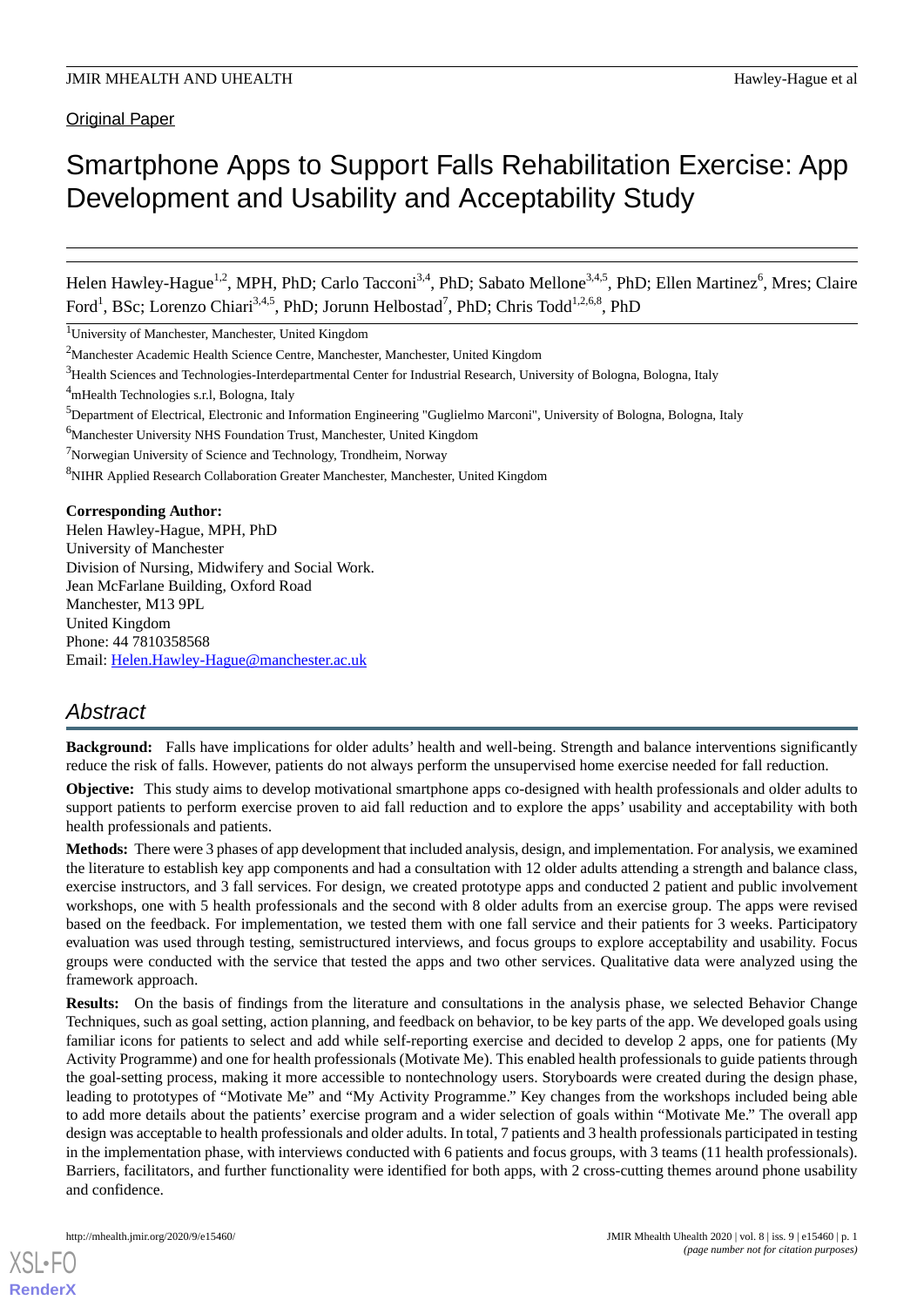**Conclusions:** The motivational apps were found to be acceptable for older adults taking part in the design stage and patients and health professionals testing the apps in a clinical setting. User-led design is important to ensure that the apps are usable and acceptable.

*(JMIR Mhealth Uhealth 2020;8(9):e15460)* doi: **10.2196/15460** 

#### **KEYWORDS**

aged; postural balance; telerehabilitation; patient compliance; accidental falls

# *Introduction*

#### **Background**

With a rise in the ageing population, there is an increase in the number of falls [[1\]](#page-11-0), and around a third of people aged 65 years and above fall each year [[1\]](#page-11-0). Falls have major implications for the health and well-being of older adults. Evidence shows that strength and balance interventions can significantly reduce the risk of falls, rate of falls, and fall injuries [\[2](#page-11-1)-[5\]](#page-11-2). However, to be effective, older adults need to reach an adequate level of exercise (thrice a week) and maintain it over time [[3\]](#page-11-3). New innovative digital solutions that support the maintenance of fall prevention exercises and thereby reduce the risk of falls and re-referral to services are needed [\[6](#page-11-4)].

The Otago [\[7](#page-11-5)] home-based and Falls Management Exercise (FaME) group–based [[8\]](#page-11-6) programs are the two main cost-effective strength and balance programs delivered in the United Kingdom [\[9](#page-11-7),[10\]](#page-11-8). However, implementation of these programs by health services often does not conform with evidence-based protocols [[9\]](#page-11-7). Fall rehabilitation is often only delivered over a short period of time, and contact is normally once a week [[9\]](#page-11-7). Patients do not perform the required (unsupervised) home exercises needed to maintain the adequate levels of strength and balance [\[11](#page-11-9)] and have poor adherence to the intervention after discharge from rehabilitation services [[12](#page-12-0)[,13](#page-12-1)].

There is emerging evidence supporting the use of mobile phone–based healthy lifestyle programs [[14](#page-12-2)[,15](#page-12-3)], such as those that help increase physical activity  $[16,17]$  $[16,17]$  $[16,17]$ . King et al  $[18]$  $[18]$ developed and tested mobile apps based on the behavior change theory designed to motivate adults aged 45 years and older. One of these included personalized goal setting and behavioral feedback, receiving positive feedback from participants and increasing physical activity. Evidence suggests that mobile phones are more usable than other devices [\[19](#page-12-7)]. The proportion of older adults using smartphones is growing rapidly, with 39% of those aged 65 to 74 years and 15% of those aged above 75 years found to be using smartphones [\[20](#page-12-8)]. The advantages of smartphones over tablet devices is that the person is more likely to carry it with them and to leave it switched on when not directly using it, which can ensure the delivery of feedback in real time.

If we can use technology to support older adults to maintain an adequate level of strength and balance training, we could support them to maintain health and independence, reduce their fall risk, and prevent re-access to rehabilitation and hospital admissions. Previous research suggests that technologies that support fall prevention are acceptable to older adults as long as they are

 $XS$  • FO **[RenderX](http://www.renderx.com/)** simple, reliable, effective, and tailored to individual needs [[21\]](#page-12-9). A majority of smartphone apps used for fall prevention focus on risk assessment, rather than support for fall prevention exercise [\[22](#page-12-10)]. There is an ongoing trial of a smartphone-based strength and balance app, but this focuses solely on balance exercises [\[23](#page-12-11)] and is used on tablet devices. Another app that has been developed in Sweden is designed to be used alone by older adults, rather than in the management of falls as part of rehabilitation with a health professional [\[24](#page-12-12)].

#### **Theoretical Approaches**

Previous studies have shown that attitudes and beliefs are important to uptake and adherence to exercise by older adults  $[25,26]$  $[25,26]$  $[25,26]$ . The theory of planned behavior (TPB)  $[27]$  $[27]$  is particularly useful for assessing older adults' attitudes in relation to exercise [\[25](#page-12-13),[28\]](#page-12-16). The TPB is based on 3 core components:

- 1. Perceived behavioral control and perceived ease or difficulty of performing the behavior.
- 2. Social influences including subjective norms (beliefs of important people, eg, family), perceived social support (support from others for behavior), and modeling (following observed behavior of others).
- 3. Attitudes [\[27\]](#page-12-15) focused on the advantages and disadvantages of the behavior (outcome expectations), and when related to adherence, whether these advantages have occurred.

There is evidence that interventions based on TPB can influence a person's intent to exercise [[28\]](#page-12-16). Adherence is also related to attitudes measured by the TPB [\[25](#page-12-13),[26\]](#page-12-14).

In psychological literature, goal setting has been found to be a successful behavior change technique [[29,](#page-12-17)[30](#page-12-18)]. Other theories, such as the self-determination theory (SDT), can be related to goal setting and support the process of setting meaningful personal goals [[31\]](#page-12-19). By choosing personal goals, we are more likely to satisfy intrinsic needs of relatedness (a sense of belonging), competence (a feeling of having the skills to achieve goals), and autonomy (that we can take direct action to make a change). From previous research exploring uptake and adherence to exercise programs by older adults, we know that goal setting, outcome-based feedback, and feedback designed to strengthen self-efficacy (eg, praise for progress so far) is particularly important for motivation to exercise [[25,](#page-12-13)[28](#page-12-16)[,30](#page-12-18),[32\]](#page-12-20). It is important when describing interventions, particularly those based on behavioral theory, that we explore behavior change techniques (BCTs) utilized as mechanisms for this behavior change. The Behavior Change Taxonomy by Michie et al [\[33](#page-12-21)] has been developed to allow the BCTs used in an intervention to be clearly described and replicable.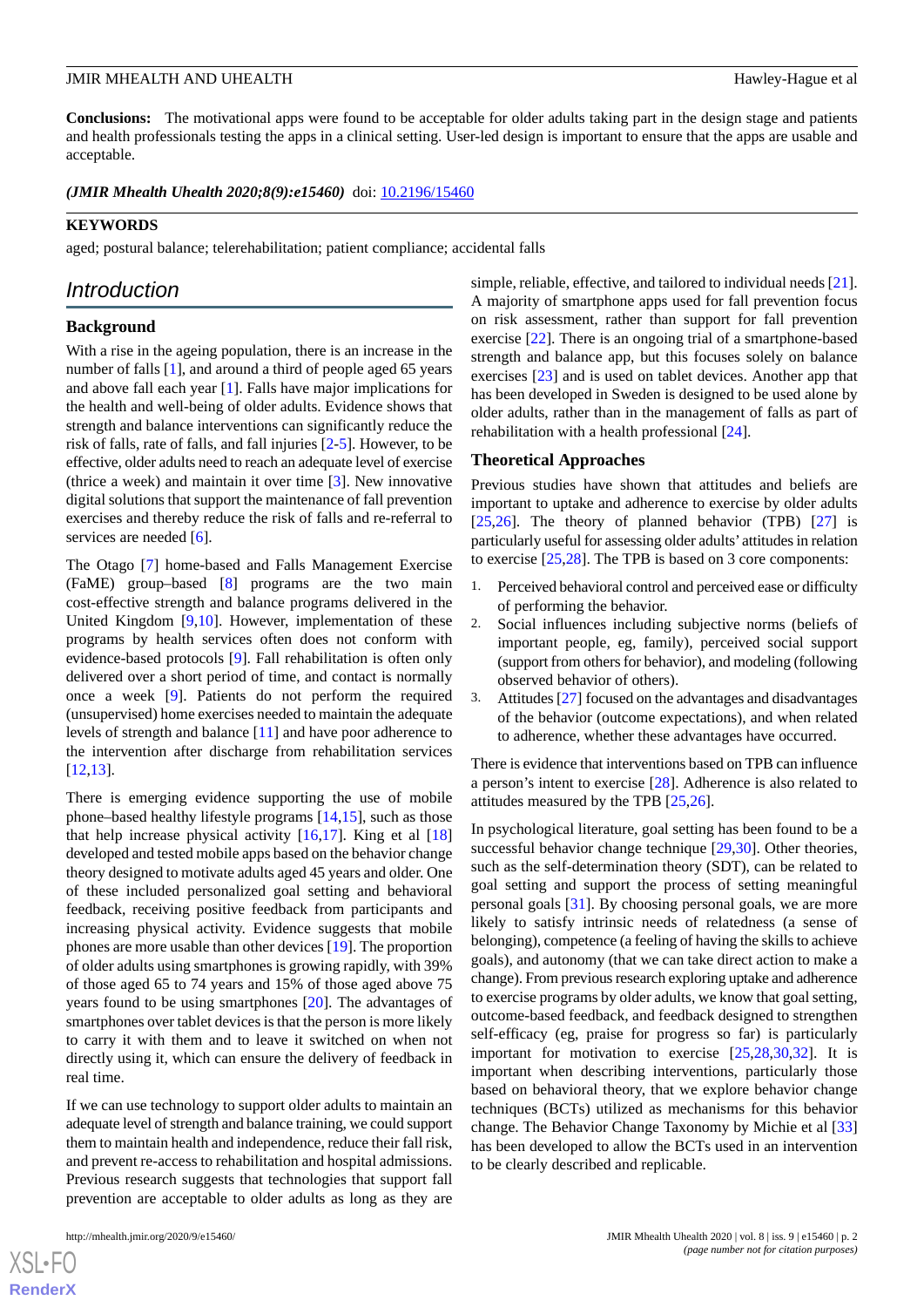Usability is an important part of designing successful technologies and has been described as the overall usefulness of a product and whether a person can use it for its intended purpose [\[34](#page-13-0)]. Acceptability is a multifaceted construct that reflects the extent to which people delivering or receiving a health care intervention consider it appropriate [\[35\]](#page-13-1). Smartphone apps are more likely to be acceptable to older adults and health care professionals if they are developed with them [[36\]](#page-13-2) using principles of human-centered design (HCD). The HCD ensures that the needs of the user are taken into consideration throughout the design process, and is a multi-stage process that allows for various iterations of a design to ensure it meets the needs of users [[36\]](#page-13-2). Models such as the technology acceptance model (TAM), which focuses on whether a technology is perceived as useful and whether or not it is easy to use [[37\]](#page-13-3), are important when developing technologies. This model has also been expanded to include factors such as subjective norms and how this relates to perceived usefulness [[38\]](#page-13-4).

#### **Study Aims**

The aims of our study are as follows:

- 1. To develop smartphone apps designed to support patients to exercise, based on psychological theory, and co-designed with health care professionals, older adults, and patients.
- 2. To explore whether two new smartphone-based apps designed to support adherence are usable and acceptable to health care professionals and patients when supporting a strength and balance home exercise program to prevent falls.

This study includes a range of interacting behavior change components and intervention development and is therefore based on the principles of the Medical Research Council framework for the development and evaluation of complex interventions [[39\]](#page-13-5).

# *Methods*

To achieve our aims, a staged approach was undertaken and the system development lifecycle was used as a structure for describing the stages of development and the iterative approach [[40\]](#page-13-6). For this paper, we focus on the first 3 phases: analysis, design, and implementation.

#### **Analysis Phase**

During the analysis phase, we wanted to inform the key components of the app through a search of the literature. We had already established that this type of app on smartphones did not exist and instead used the exercise and psychological literature to establish important components of the app.

We then conducted an informal consultation with a community-based strength and balance exercise class of older adults. The 12 older adults (10 women and 2 men) attending the class were asked for their opinions on using an app to set goals and home exercises and then how they would feel about receiving messages and prompts. We also asked how they would feel about reporting their exercises on the phone. Furthermore, the older adults were asked to share examples of the types of outcome-based goals they might set.

Subsequently, we approached exercise instructors delivering the evidence-based program through Later Life Training (LLT). LLT is the largest provider of training to deliver the FaME and Otago program in the United Kingdom [[41\]](#page-13-7). This was done through their Facebook page. We asked instructors what types of goals they set with older adults and the feedback that they gave them during their programs. We also approached 3 fall services (9 physiotherapists, 2 rehabilitation assistants, 2 occupational therapists, and 3 nurses). We asked them what they thought about the initial concept of the app. This included using pictures from exercise booklets provided by LLT, as these are commonly used by falls services in the United Kingdom, examples of goals they could set, and feedback given to patients.

#### **Design Phase**

During the second design phase, HH (health care researcher) and CT and SM (computer scientist and engineer, respectively) worked together to put together 2 basic prototype apps based on wireframes. This started by creating diagrams of how the app would flow and the functions, then there were further discussions, and then the creation of the prototypes. As part of this phase, we also looked at the types of BCTs that we had found based on the literature and discussions and mapped them to the Behavior Change Taxonomy by Michie et al [[33\]](#page-12-21). These are reported in detail in our trial protocol paper [[42\]](#page-13-8).

Once the initial prototypes were created, 2 patient and public involvement (PPI) app development workshops were conducted to gain initial feedback on the concept (perceived usefulness), basic design (ease of use), and approach developed so far with the following groups:

- 1. Group of health care professionals (n=5) from a Manchester Falls Service (2 physiotherapists, 1 occupational therapist, 1 rehabilitation assistant, and 1 assistant practitioner).
- 2. Group of older adults were aged 60 years and above  $(n=8)$ , community dwelling, and independent living from an age UK strength and balance falls exercise group.

The health care professional workshop was run by a researcher who was also an occupational therapist (OT) in a different fall team. The older adult workshop was run by the OT and lead researcher for the project. In the workshops, the initial concept of the technology was discussed with an explanation of why we thought it was important (perceived usefulness), what we were trying to achieve, and how the apps would work. We connected the phone to a large screen and demonstrated to the group what patients would have to do with the app. For health care professionals, we demonstrated what they and patients would have to do. This was followed by giving participants the opportunity to use the apps themselves. We had several phones, and participants in both workshops took turns to navigate around the apps. The older adults could see examples of exercise programs that had been scheduled and have a go at reporting their exercises. Health care professionals tried goal setting. We discussed participants' thoughts on a one-on-one basis as they tested the apps and then brought everyone back together for further discussion. At this point, feedback messages had not yet been programmed, but potential examples were discussed. Notes were not only taken on the feedback provided but also on observations of participants' use of the phones.

 $XS$ -FO **[RenderX](http://www.renderx.com/)**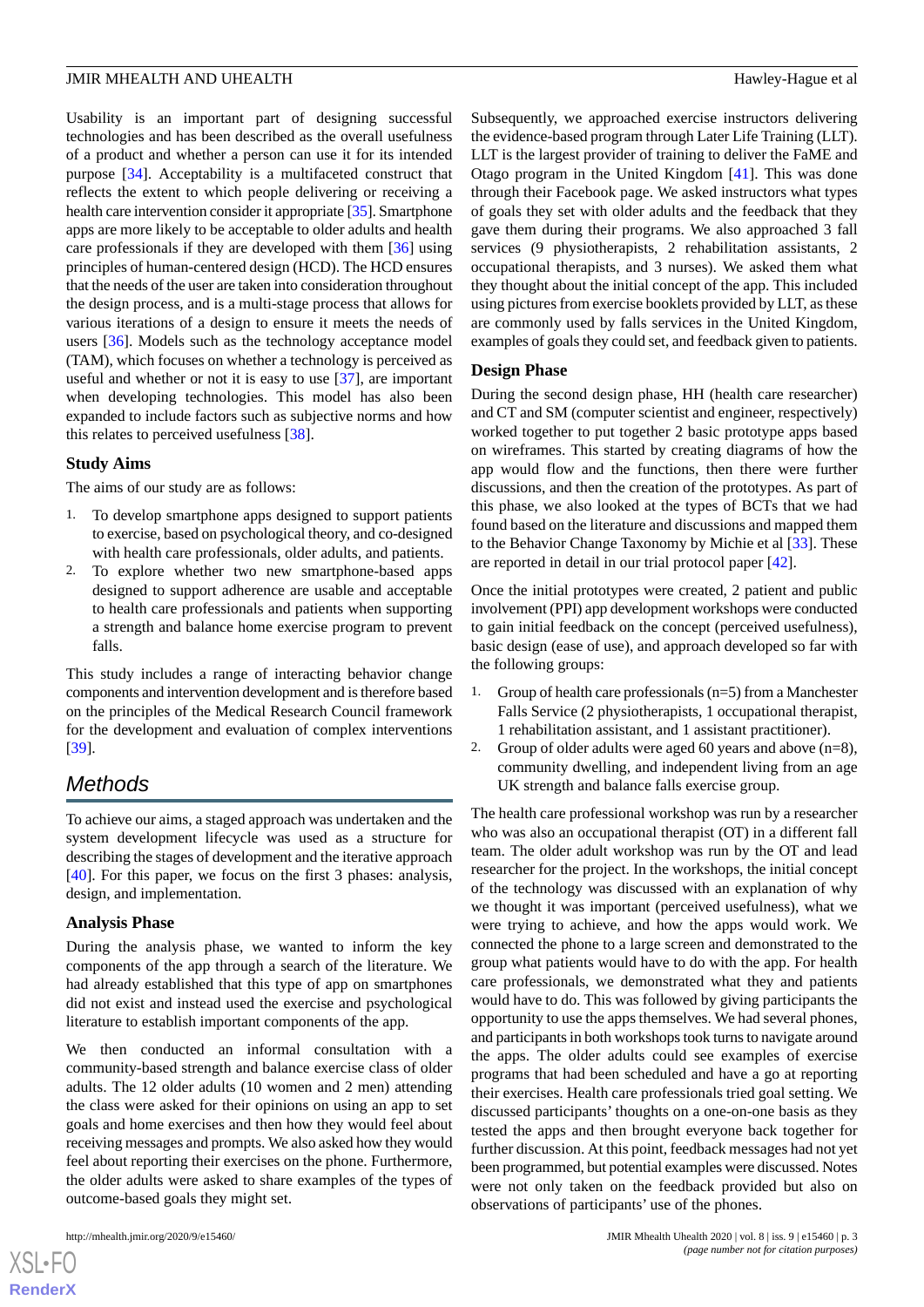Contact with older adults and health care professionals in these first 2 phases of development was classified as patient and participant involvement (PPI). Therefore, we only collected aggregate details on gender, ethnicity, previous experience of smartphone or tablet use for older adults and gender and clinical background for health care professionals.

#### **Implementation Phase**

#### *Usability Study*

This stage was used to determine the acceptability and usability of the apps with patients and health care professionals and included participatory evaluation, testing, interviews, and focus groups. The usability study ran for 3 weeks and tested the acceptability and usability of the technology as part of the exercise intervention.

The research proposed in this stage is predominantly qualitative but forms part of a larger mixed methods approach [\[43](#page-13-9)]. This approach enables us to establish whether the technology is acceptable to patients and health care professionals (qualitative methods) and assess its usability (technology testing), making improvements if required. The study was granted ethical approval by the North West Greater Manchester Central NHS Ethics Committee. The usability study has allowed for the planning of a subsequent feasibility randomized controlled trial and the design of the apps [\[42](#page-13-8)].

#### **Sampling Principles and Procedures**

Patients at risk of falls (aged 50 years and older), identified through one community fall rehabilitation service in Manchester, were recruited. As this was a pragmatic study, participants were those who would usually be offered a home exercise program by the service and could be at any stage in their rehabilitation. Patients who were unable to follow instructions were excluded, as were those with severe visual or hearing impairment. At this point, there were no other exclusion criteria. The first 20 eligible patients who were currently attending the service who were willing to participate were recruited. A total of 3 health care professionals gave patients the study information sheet and informed them about the technology. The apps were demonstrated to patients before they were asked to give informed consent. All patients recruited were offered a one-on-one interview in their own home. If they had a family member present, they could also join.

Health care professionals from 3 fall services in Manchester were recruited to participate in 3 focus groups. All members of staff  $(n=17)$  in each team were given study information by their team leader and asked if they were available for a focus group, which then took place at their place of work.

#### **The Intervention**

For the testing, we used the Samsung Galaxy S4 with pay-as-you-go SIM cards and 4G, and where possible, we connected them to the patients' Wi-Fi. The apps tested on the smartphone included the following: (1) "Motivate Me" app: used by the health care professional in consultation with the patient to set outcome and behavior goals, including scheduling their exercises. The health care professional can then view the patients' exercise reports sent from "My Activity Programme"

 $XS$  $\cdot$ FC **[RenderX](http://www.renderx.com/)** and send feedback messages. "Motivate Me" sends the patients' exercise program to their "My Activity Programme" app. (2) "My Activity Programme" used by the patient to view their exercise program sent through Motivate Me reports their exercises back to the health care professional and receives prompts to exercise and motivational messages as pop-ups ([Multimedia Appendix 1](#page-11-10)).

The exercise program, goal setting, and feedback were delivered by a health care professional. The health care professional delivered the Otago [[7\]](#page-11-5) and FaME [[8\]](#page-11-6) exercises. These were delivered once a week face-to-face with a health care professional in the patients' home and they were encouraged to exercise at least three times a week. Exercises delivered on "My Activity Programme" were adapted and tailored to the patient's individual needs based on a pre-exercise assessment already conducted by the service and through goal setting on the app. All patients were given a home exercise booklet, which is part of the standard service.

#### **Testing Procedures and Measurements**

Patients were linked to one health care professional to support them with their program and carry out the intervention. This was allocated as would be in standard practice (not influenced by the research team). Issues the health care professional (deliverer) and the patient (recipient) had with the smartphone technology throughout the testing period were recorded (issue log and field notes). We recorded all issues but were particularly focused on perceived usefulness (requirement for internet access or testing of 4G through mobile phone, whether patients received messages) and ease of use (use of touch screen for reporting, ease or acceptability of reporting, whether health care professionals could use the phone to set goals) [\[37](#page-13-3)].

#### **Interviews and Focus Groups**

Following the testing period, health care professionals from 3 services delivering fall rehabilitation were recruited to participate in 3 focus groups. The service involved in the testing gave direct feedback on their experiences of using the technology. The other 2 services received a demonstration of the technology and were asked to give their feedback based on a similar interview schedule.

Patients who participated took part in a one-on-one interview in their own home. The interview and focus group schedules were based on the FAll Repository for the design of Smart and sElf-adaptive Environments prolonging Independent livinG (FARSEEING) [[44\]](#page-13-10) consortium guidelines [\(Multimedia](#page-11-11) [Appendix 2\)](#page-11-11). Participants demonstrated their use of the phone to the researcher. Key areas were explored in relation to the "Motivate Me" and "My Activity Programme" and can be mapped to either ease of use or perceived usefulness.

#### *Data Analysis*

Data from the issue logs were collated and summarized, and comments were added to the qualitative data analysis. Data from the issue logs provided triangulation for focus group or interview data.

Follow-up interviews with patients, focus group data with health care professionals, and field notes were analyzed together using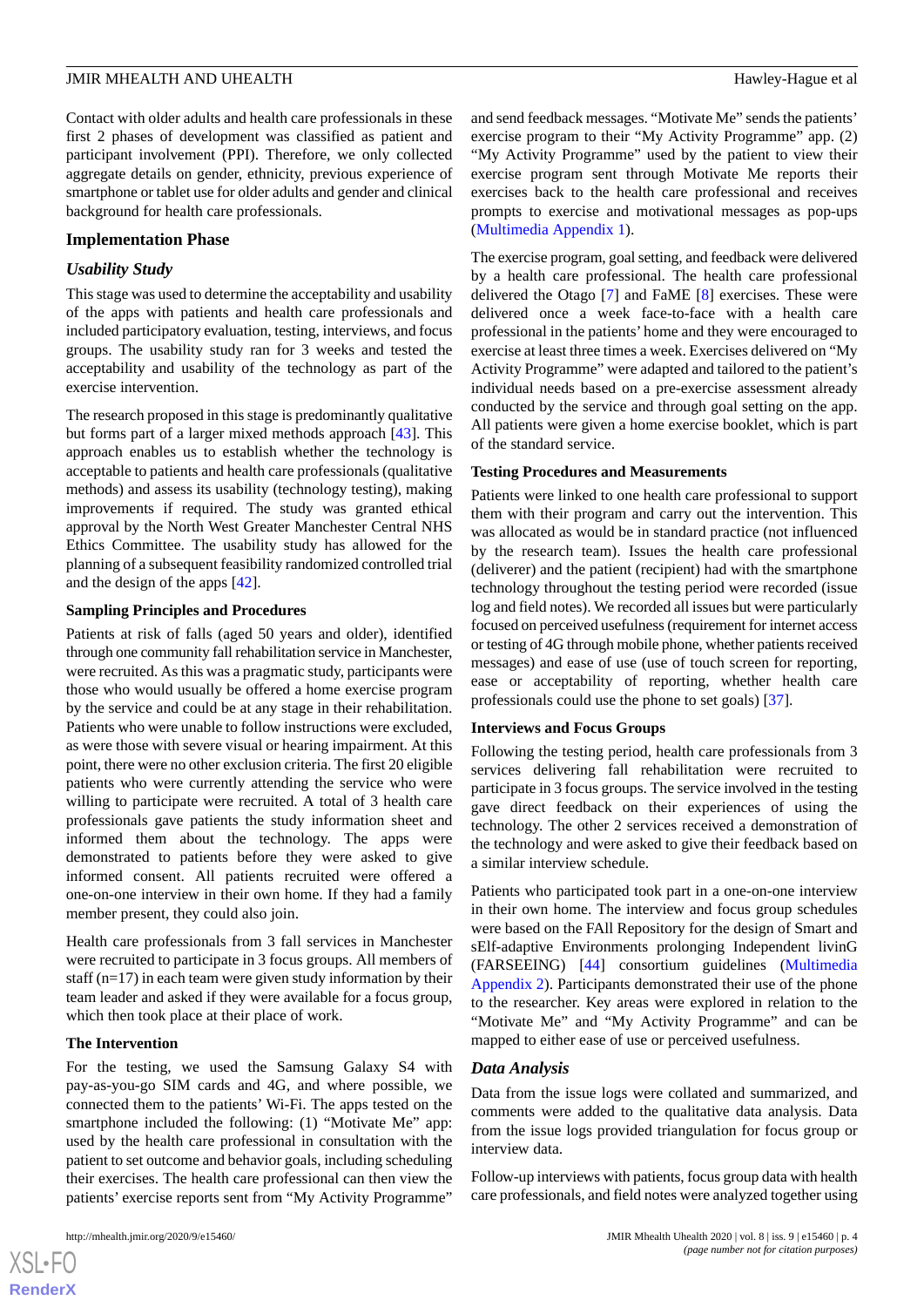a framework analysis, where the questions around the different apps provided a natural structure for the coding [[45\]](#page-13-11). The NVivo 11 (QSR International) qualitative data analysis software was used to manage the data. The validity of the analysis was checked by returning to the data once themes were identified and through the use of a second researcher who carried out independent coding. Codes that emerged were discussed between 2 researchers, which is an approach that ensures rigor [[46\]](#page-13-12).

# *Results*

#### **Analysis Phase**

The initial motivation for the development of the apps came from the literature examining previous studies looking at exercise adherence [\[13](#page-12-1),[18](#page-12-6)[,25](#page-12-13),[26](#page-12-14)[,28](#page-12-16),[30](#page-12-18)[,32](#page-12-20)]. We identified the importance of goal setting and setting outcome-based goals (what is it that patients would like to do that they cannot do now) [[25](#page-12-13)[,30](#page-12-18),[32\]](#page-12-20). We also identified the value of feedback as a mechanism for building self-efficacy and as a means of social support in the exercise and mobile health interventions [[14](#page-12-2)[,15](#page-12-3),[18](#page-12-6)[,32](#page-12-20),[47\]](#page-13-13).

Health care professionals across the 3 fall services told us that they already carried out goal setting with patients on the first assessment but that this was informal. They indicated that an app that would support this process in a formalized way and providing feedback to patients would enhance current practice.

On the basis of the literature [[25](#page-12-13)[,29](#page-12-17),[30,](#page-12-18)[32\]](#page-12-20) and the discussion with health care professionals, we decided to develop long-term outcome-based goals as an important part of the app. Health care professionals usually ask patients about long-term outcome-based goals at the point of first assessment, so we wanted the app to facilitate this. Within the app, we offered a range of preset goals and based on feedback from health care professionals, grouped them into physical (physical ability or task specific) and emotional goals (I want to feel more confident).

The literature suggests that personalization of the exercise program and technology is important to patients [\[21](#page-12-9)] and that older adults prefer limited interaction with technology [\[21](#page-12-9)]. To ensure that the app was personalized to the individual and responsive to their needs and requirements, we decided to ask health care professionals to do most of the personalization. Therefore, 2 apps were created; one for the health care professional (to carry out goal setting with the patient and to communicate with them) and one for the patient (to receive messages and view exercises or goals). The health care professional could then guide the patient through the goal-setting process and personalize their goals and program. The patients' goals and program would then transfer from their phone to the patients' phone, requiring less interaction and less technical ability from the patient. As sensors in the phone are still unreliable in detecting static exercises without constantly moving the position of the phone or additional sensors [\[48](#page-13-14)], we decided not to use automatic detection of exercise through the phone but rather to include self-reporting of exercises within the patient app, which the health care professional could then see. This information provides an indication of the patient's progress and adherence.

We decided to use pictures of the exercises included in the LLT's home exercise booklets ([Figure 1](#page-6-0)). Health care professionals liked the idea of using icons that they and patients were familiar with. We decided to adopt the name "Motivate Me" for the health care professional app. "Motivate Me" is LLT's motivational training for working with older adults and the most adopted motivational training across the United Kingdom [\[41\]](#page-13-7). We adopted the name "My Activity Programme" for the patient app because health care professional and older adult feedback suggested we avoided the word "exercise."

BCTs proposed as part of the apps, based on this initial consultation and the evidence [[33\]](#page-12-21), include goal setting (behavior and outcome), action planning (recording the plan to exercise in a diary on the smartphone or reminder text messages when it is time to start the program), and feedback on behavior (providing feedback on what they have done or benefits).

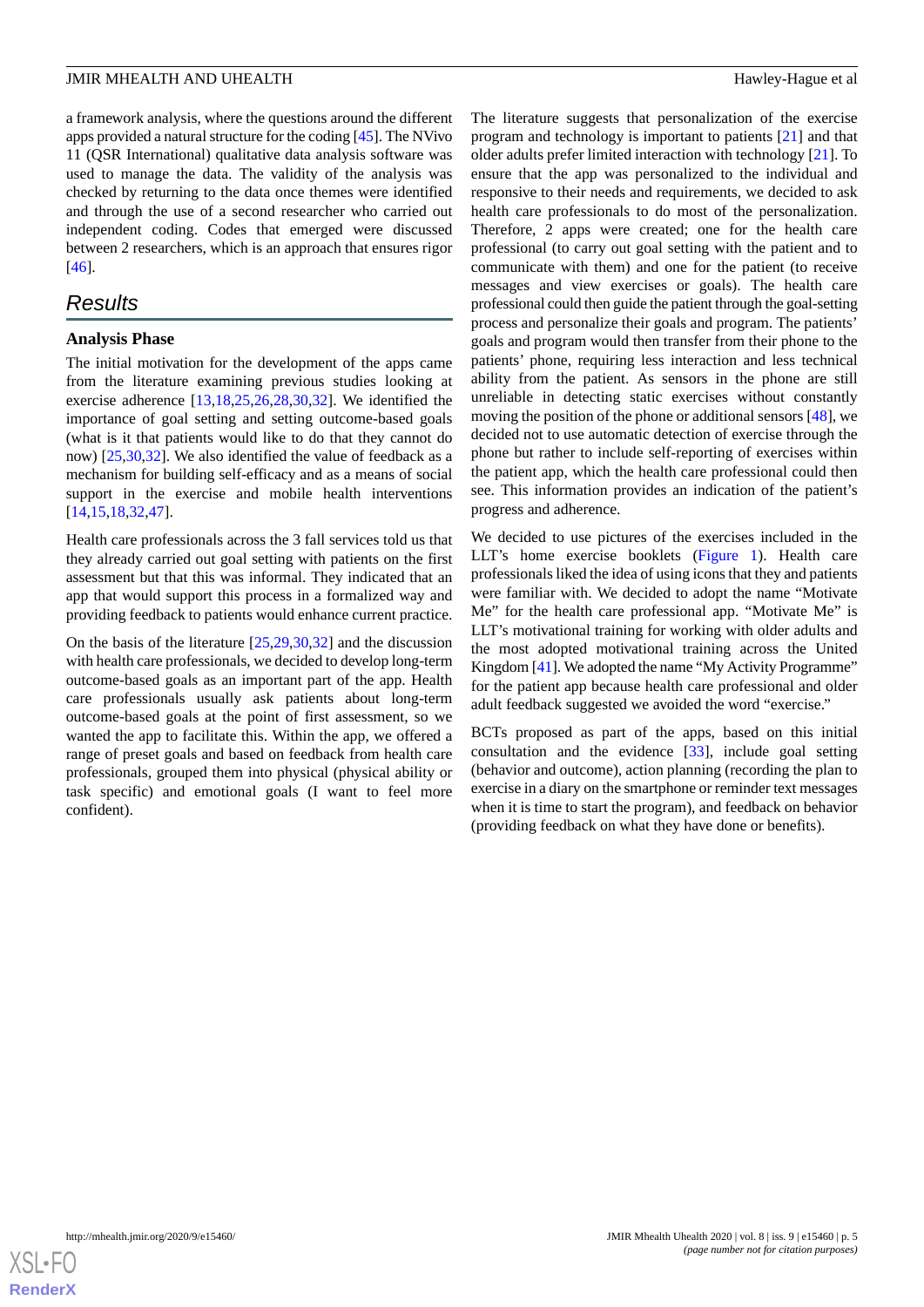<span id="page-6-0"></span>Figure 1. Interface: example of exercises.



#### **Design Phase**

#### *Basic Prototype*

Following this initial consultation and development work that established the potential scope and requirements for the app, we created storyboards and app flow or options for the operationalization of the apps. Prototypes were then created.

In the initial prototypes, both apps had a very simple design, including pale yellow buttons, black writing, and large font to aid visual impairment. No messages were displayed in the initial prototype.

#### *PPI Workshops*

#### **Older Adults Workshop**

Demographics of participants in both workshops are reported in [Multimedia Appendix 3.](#page-11-12) We observed when we first introduced the concept of the technology that the majority of the older adults (6/8, 75%) were reticent about using smartphones, describing them as frightening. The two who were comfortable with the concept were the participants who had previously used a smartphone or tablet. However, it was observed by the facilitators later on in the group discussion that

[XSL](http://www.w3.org/Style/XSL)•FO **[RenderX](http://www.renderx.com/)**

the older adults having held the phone, looked at the app and found that they were able to use it had some of their fears allayed (6/8, 75% were then positive about using the app). This supports the idea that involving users in the development of new technology means they are more likely to adopt it [\[21](#page-12-9)]. Further details of the feedback are outlined in [Multimedia Appendix 4](#page-11-13). Following these initial workshops, we created "How to" guides for health care professionals and older adults liaising with patients on our study advisory board.

#### **Implementation Phase**

In total, 7 patients (4 men; mean age 77.1, SD 8.53 years; range 64-92) took part, 6 agreed to be interviewed, and for one interview, the patient's son was also present. Only two of the patients who took part already owned a smartphone. Further demographics are reported in [Multimedia Appendix 1](#page-11-10). During the testing, 2 physiotherapists (2 patients each) and 1 occupational therapist (3 patients) used "Motivate Me." In total, 11 health care professionals participated in the focus groups.

Data from the issue log are summarized in [Table 1,](#page-7-0) with relatively few issues with the apps. We asked patients and health care professionals whether they used the "How to guides."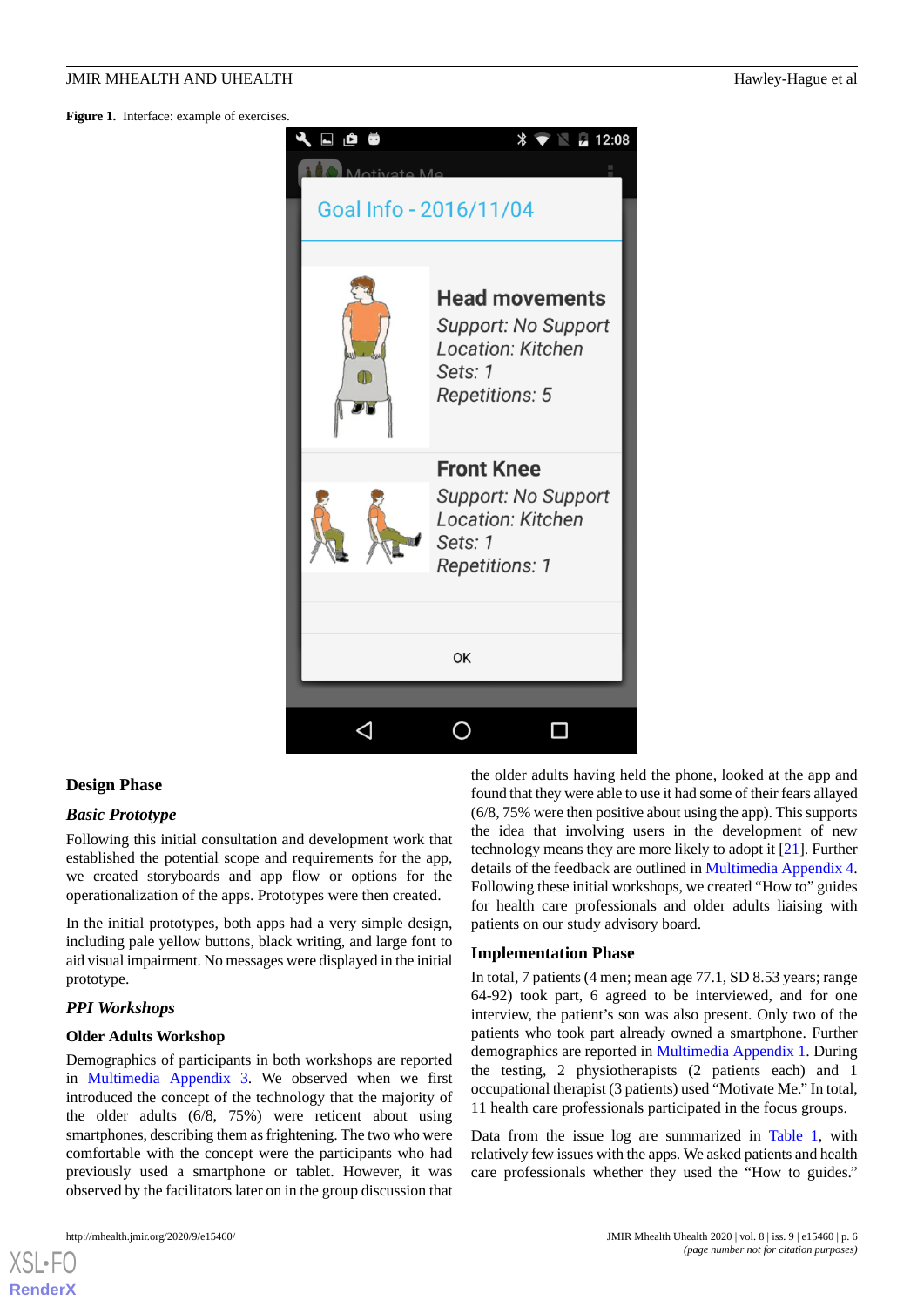Patients and health care professionals did not feel that they needed to use the guides.

Data were summarized under the two different smartphone apps and then the themes, barriers, facilitators, and building

<span id="page-7-0"></span>

| <b>Table 1.</b> Issue log data. |  |  |  |
|---------------------------------|--|--|--|
|---------------------------------|--|--|--|

| Participant and issue                                                               | Number of occurrences Changes made to app |                                                                 |  |
|-------------------------------------------------------------------------------------|-------------------------------------------|-----------------------------------------------------------------|--|
| <b>Patients</b>                                                                     |                                           |                                                                 |  |
| Delay in sync between the health care professional's phone and patient's 1<br>phone |                                           | Fast sync capability added                                      |  |
| Patients missing messages                                                           | 2                                         | Pop-up stays on phone until patient says<br>"ok" or "I like it" |  |
| <b>Health care professionals</b>                                                    |                                           |                                                                 |  |
| Amending exercises time consuming on health care professional's phone 1             |                                           | Process streamlined                                             |  |
| Setting goals because of new year. 2017 options not available                       |                                           | Glitch in system amended immediately                            |  |

#### *Cross-Cutting Themes*

# *Barriers*

#### **Types and Delivery of Messages**

care professional or patient data.

#### **Phone Usability**

Two patients found phone usability difficult in relation to the touch screen. Both had arthritis in their fingers and difficulty using the phone, and one patient was still able to use the phone with practice. The other patient decided that she did not like smartphones and stopped using it altogether. Others had no difficulties using it, even those who had never used a smartphone before. One patient wanted to keep the phone at the end of the study and asked the team further details about purchasing one. Two patients already had a Samsung phone and liked the familiarity of the phone. Patients and health care professionals commented on the standard messages sent by the network provider being annoying.

#### *Confidence in Technology*

Having confidence to use different technologies was an important factor in whether they were adopted for both health care professionals and patients. Health care professionals had a fear that the technology would put some patients off their rehabilitation program. Not all of the health care professionals supporting the usability testing were very technology minded and thus felt that there was a learning curve. However, it was observed that showing confidence was important for patients for them to have confidence. There was a view from health care professionals and patients that, as older adults used phones generally in life, confidence would increase.

For patients, there was confidence to be able to use the technology in the first place, and some patients regardless of support did not really engage with the technology. All of the patients who tried using the phone increased their confidence and ability. Once patients had built their confidence, they could then utilize the smartphone for other purposes.

Family support was important in building patients' confidence, whether this was by children or spouses. Health care professionals reported that most families would support patients to use the technology.

Patients at times missed motivational messages and prompts in "My Activity programme." Messages were delivered as pop-ups in the app, with no sound given, and they stayed on the screen for 5 min. For those with an existing phone, this was particularly the case because they were given a study phone rather than using the apps on their own phones. Patients received a daily message in the app asking about their health and giving them the option to suspend the messages if they were unwell, the format of this message caused particular confusion for one participant.

functionality, with 9 further subthemes. There were 2 additional cross-cutting themes: phone usability and confidence. First, we present the cross-cutting themes and then individual themes ([Multimedia Appendix 5\)](#page-11-14). Some themes only occurred in health

We asked patients about the potential of receiving voice messages rather than pop-up messages and whether they would find them more motivating. In general, patients felt that it could be intrusive. The family member of a patient said that if a health care professional was going to send voice messages, prerecorded or in real-time, they may as well ring them.

Health care professionals had mixed views about the potential for sending voice messages, and there was a concern that patients would not want to hear their voices. Health care professionals again spoke about the potential for these kinds of messages to be intrusive, unless in certain contexts. In the context of patients' exercises, they had to be motivational as they felt that instructional messages related to exercises could cause risk if the health care professional could not see what they were doing.

#### **Icons and Pictures**

The pictures of the exercises including the use of a chair in "Motivate Me" and "My Activity Programme" were raised as an issue by health care professionals in all 3 services. This was also an issue in the home exercise booklets they handed out. Patients would follow the pictures rather than follow the therapists' direct instructions. Health care professionals encourage patients to carry out their exercises in the kitchen using the worktop for support, rather than a chair. Patients did not comment on the icons or pictures.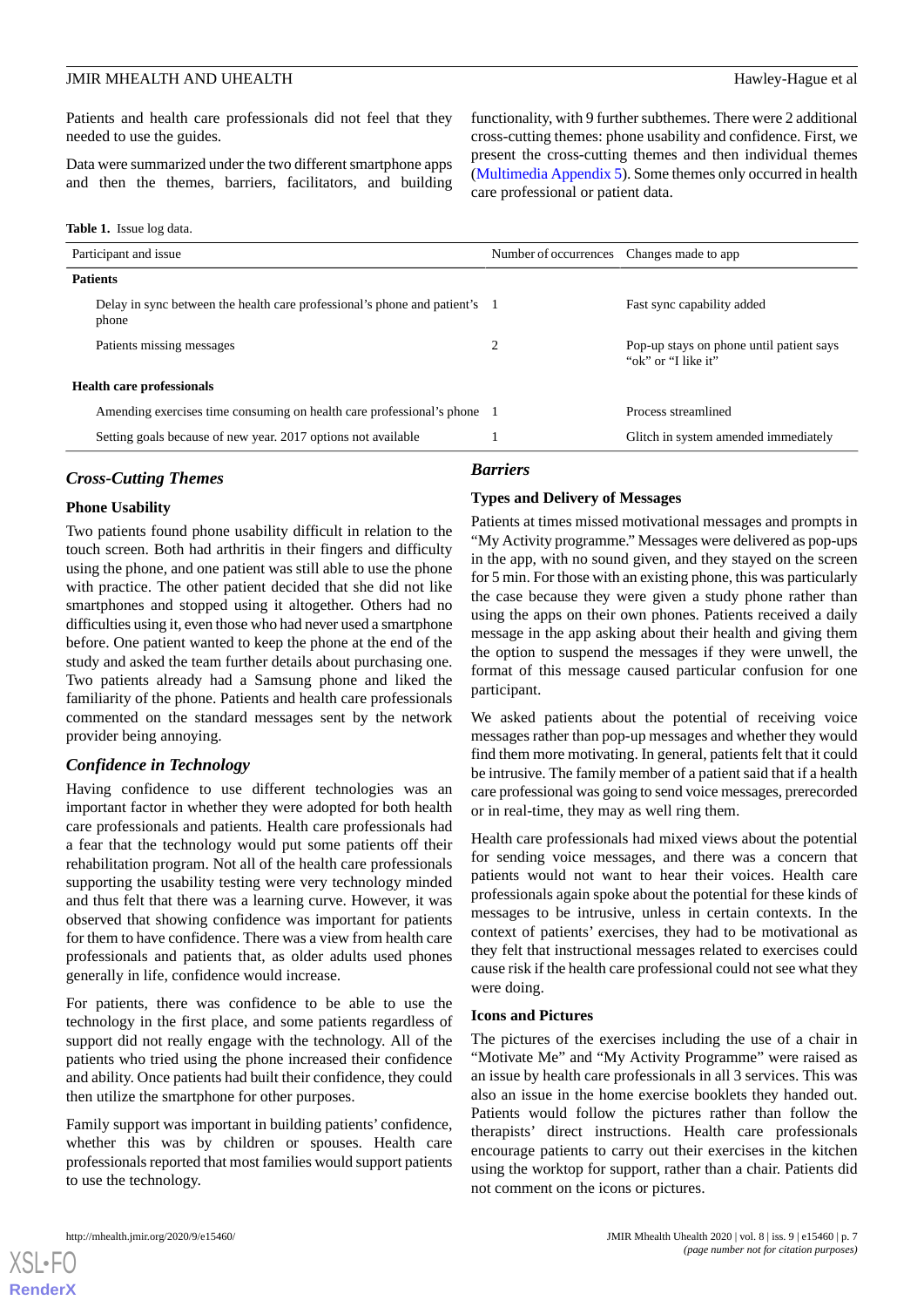#### **App Flow**

There were few changes suggested by participants for "My Activity Programme." However, to enable the app to be simplified, there were suggested changes for "Motivate Me." Health care professionals felt that the app was not easy enough to use and could be made more intuitive, particularly when setting goals with patients. There was an issue with the app fitting in their way of practice. Some services first ask patients what they want to achieve and pick the exercises related to those outcome-based goals. However, the team we worked with said that because it was an evidence-based program, they deliver all of the exercises as long as appropriate and tailor the feedback they gave to the patient dependent on their goal.

There was a suggestion that setting both types of goals (outcome and behavioral) in one process led to errors and a risk of work loss if a mistake was made. They suggested that the process needed to be broken up into 2 stages.

#### *Facilitators*

#### **The Apps as a Communication Tool**

#### *My Activity Programme*

Health care professionals were initially worried about us asking patients to report individual exercises, suggesting that it might be too demanding. We decided to test how much they would be willing to report with the option of reducing this if feedback was negative. Patients were happy to report their exercises and found it a satisfying way of communicating with their health care professional. They also liked to receive messages and found them helpful, although some would have liked to be able to respond to messages.

#### *Motivate Me*

Health care professionals saw their app as a good way to communicate with patients and see what they had reported. If the patient had not reported their exercises, then the health care professional could use the app to provide encouragement. They could also use it as a communication tool to support patients when they are not with them. It was not only seen as a communication tool in the short term during regular contact but also for long-term follow-up of patients after discharge.

#### **Good App Usability**

Patients reported good usability for "My Activity Programme" telling health care professionals during the testing that it was easy to use. There were very few suggested changes. Patients also reported that they could view their exercises on the app with no issues, even those who did not like using the smartphone managed to navigate the app.

#### **Goal-Setting Functions**

Goal setting is an important part of the behavioral intervention within "Motivate Me." A part of usability was that health care professionals felt that it fit within their existing practice. Patients also liked the idea of goal setting together with the health care professional using the app, feeling that their needs and expectations were being considered.

#### **Flexibility of Use**

Health care professionals discussed the flexibility of the smartphone apps and how they could be used with different populations and services. They thought they could be used as preventative apps for exercise instructors and charitable organizations who may be delivering evidence-based fall prevention exercises. They also felt that they could be important tools for other at-risk populations.

### *Building Functionality*

#### **More Flexibility in Times**

In terms of the functions in "Motivate Me," there were some changes that patients asked for when setting goals. They did not always want to specify a time when they were going to do home exercise; instead, they wanted to fit it around their daily lives. We asked them whether they were happy to schedule a day to exercise, and they preferred to set specific days without specific times. Patients were happy to schedule a time when they were exercising with the health care professional, so flexibility was required within the app.

#### **Additional Information**

#### *Motivate Me*

Health care professionals thought it would be helpful for patients if they could add notes underneath where they had set the exercises, as they did in home exercise booklets. They discussed how it would be useful to use a keyword to search for goals within the library.

#### *My Activity Programme*

Health care professionals and patients suggested that patients should be able to view their goals (and exercises) at any point. In the prototype, patients could only view them on the days they had set to exercise, and it was felt that this caused inflexibility and confusion. Health care professionals wanted to check the patients' phone so they could see that the goals had gone into their app, in the current format they could not do this.

Patients and health care professionals talked about whether the motivational messages could stay on the screen for longer so they did not get missed. Some patients requested a loud noise when the pop-up came through to prevent them from missing it. Health care professionals also talked about not knowing whether patients had seen the messages and whether we could ask patients to say they "liked them," and then see this in their app.

Finally, one service discussed whether "My Activity Programme" could include videos of the exercises. There was a discussion about patients sending health care professionals' video clips of them carrying out the exercises. However, if this was too complex, then health care professionals discussed the potential to at least link the app to other resources, existing systems, and websites they already had in place where patients could access videos.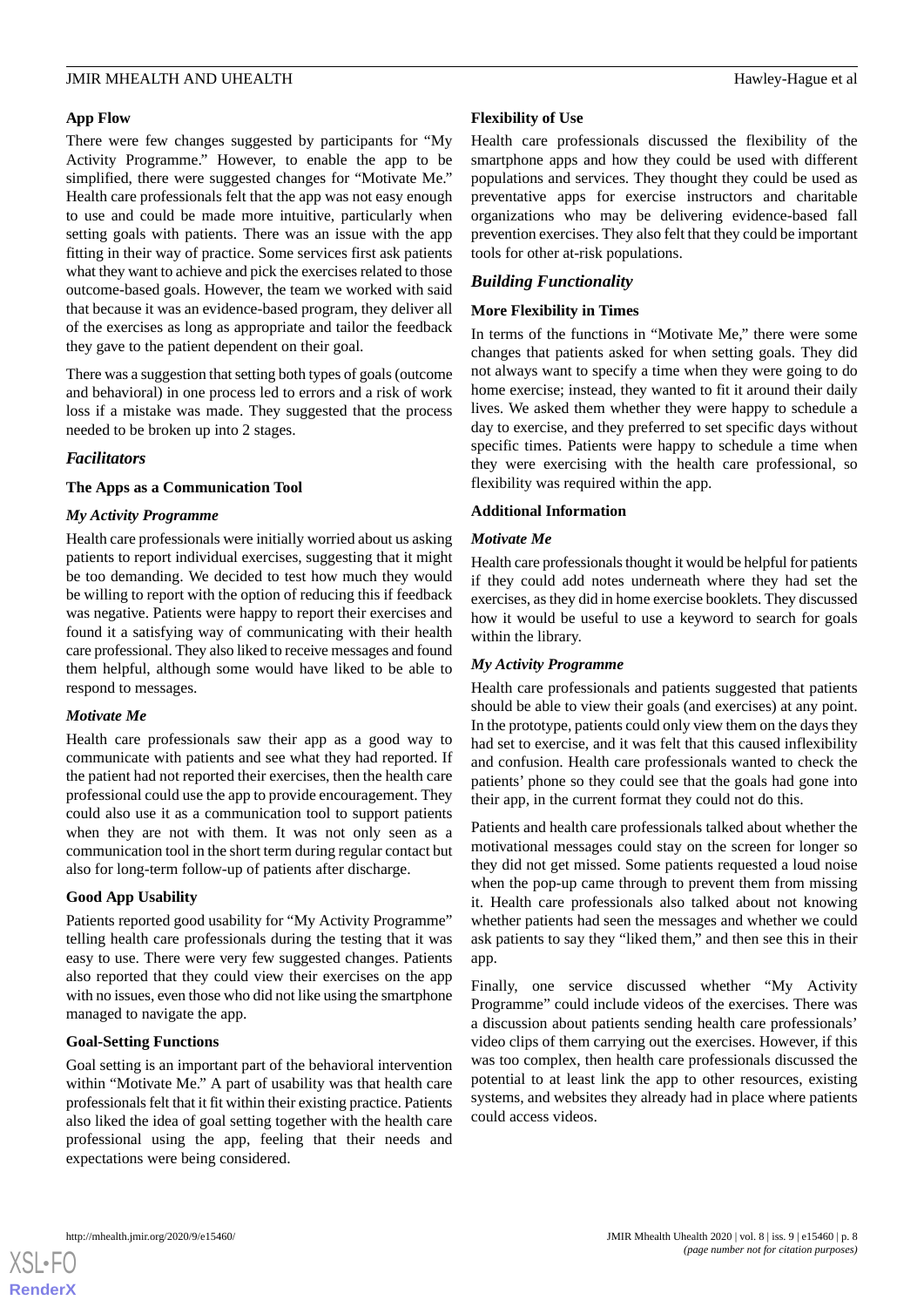# *Discussion*

#### **Principal Findings**

Introducing technology to patients and health care professionals is challenging, with a range of barriers around usability and acceptability. However, although barriers to the use of the apps were identified within this study, solutions were also offered by patients and health care professionals. Getting users involved in the development of technologies is recommended as key to their success, and we think this has led to very few changes suggested to the "My Activity Programme" during the implementation phase [\[21](#page-12-9)]. The iterative approach used through HCD has been found to be successful in creating apps that are usable for older adults and clinicians [\[34](#page-13-0)[,36](#page-13-2)] and has enabled us to ensure that the apps are flexible and can continue to evolve. Our app development fits within a user-led design approach and we have consulted older adults, patients, and health care professionals not only about their needs and at key design points but also throughout the design process [\[49](#page-13-15)]. We liaised with different sets of health care professionals and both older adults in the community, previous patients of fall services, and current patients through the different stages of development to enable diverse inputs. Overall, we found that creating two apps and making "My Activity Programme" simple, tailored, and personalized helped to make it more acceptable to patients and alleviated fears of technology.

Results from the analysis phase indicated that goal setting (outcomes and behavior) and feedback would enhance current practice. Collecting example goals from both health care professionals, instructors, and older adults was an important part of ensuring that the apps could be personalized, which is essential [\[50](#page-13-16)]. Using recognizable and relevant goals and icons for the exercises were thought to make professionals and patients feel more confident.

The results of the implementation phase reflected earlier findings from the analysis phase, suggesting that there were initial barriers to phone use. Issues with the touch screen were discussed as a barrier to use, particularly where patients had arthritis and poor finger dexterity. The TAM focuses on perceived ease of use and the role it plays in acceptance [[37\]](#page-13-3). A smartphone is needed for these types of apps, and from previous research, we know that patients would prefer not to navigate new technology [[14\]](#page-12-2). All current smartphones are provided with a touch screen, and further work is being carried out to explore their use [\[51](#page-13-17)]. However, it was suggested that the use of a smartphone pen would overcome most of the issues. Text messages from network providers were perceived by health care professionals as annoying, the option to use roaming SIM cards (across networks) to increase 3G/4G coverage now means that this does not have to be an issue.

Ensuring that the apps fit the needs of health care professionals and patients was an important part of our development process. Confidence in using the technology is important for health care professionals and patients. Health care professionals are more likely to adopt technological interventions if they perceive the benefit to themselves and patients [[52\]](#page-13-18). The TAM focuses on the acceptance of technology being related to its perceived

 $XS$ -FO **[RenderX](http://www.renderx.com/)** usefulness [[37\]](#page-13-3). Health care professionals saw their confidence as important in encouraging patient confidence in the use of the technology. There was a perception from health care professionals and patients that the more they used the technology the more confident they would become, something established in previous research [[52](#page-13-18)[,53](#page-13-19)]. The support of family and friends played an important role in supporting patients' attitudes toward technology and confidence to use it [\[21](#page-12-9)].

Feedback on the apps provides further insight into the potentially acceptable delivery of messages. We found that pop-up messages were mostly acceptable and a key communication tool between health care professionals and patients. Personalized and tailored messages directly from the health care professional garnered the best response in our testing, and a recent evidence review supports this [\[54](#page-13-20)]. There is currently no clear evidence on what older adults find motivating in terms of number, type, and delivery of messages from an app that supports fall rehabilitation. We know that to encourage participation in fall prevention technologies, we should emphasize the benefits of positive active aging [\[21](#page-12-9)] and that messages should be positively framed [[44](#page-13-10)[,55](#page-13-21)].

For the apps to be acceptable, they had to fit with health care professionals' practice as well as be flexible and fit with older adults' needs. Previous research suggests that technological solutions for fall prevention need to be individually tailored [[21\]](#page-12-9). Interviews with patients suggested flexibility around goal setting and message delivery so that the use of the technology was not restrictive and fit with their lives. Focus groups with staff-provided suggestions of how "Motivate Me" could be improved so that further individualization was offered, for example, adding notes and ensuring the process of goal setting more closely reflected practice. Health care professionals discussed other additional features that could enhance the app, for example, videos, which need to be carefully considered alongside burden on the participant and data confidentiality, issues previously raised as barriers [\[21](#page-12-9)]. Health care professionals also identified the potential for the apps to be used with different populations and for follow-up after the rehabilitation phase.

"My Activity Programme" included asking patients to self-report their rehabilitation exercises. There is a lack of well-validated self-report measures for recording adherence in the specific context of prescribed but unsupervised home-based rehabilitation exercises for older adults [[56\]](#page-13-22). Studies have found a poor correlation between self-reported exercise questionnaires and objective measures such as accelerometers [\[57](#page-13-23),[58\]](#page-13-24). However, Fukuoka et al [\[59](#page-14-0)] found good compliance and correlation between self-reported activity on an app and a step counter. Objective measurement of rehabilitation exercises is difficult without asking patients to wear multiple sensors [[60\]](#page-14-1), something that has shown promise but has usability issues, particularly with this patient cohort [[21\]](#page-12-9).

During the development phase, health care professionals questioned whether participants would be willing to report individual exercises, although health care professionals found information on type of exercise, dose, and intensity useful. We found that patients were happy to report their exercises and, at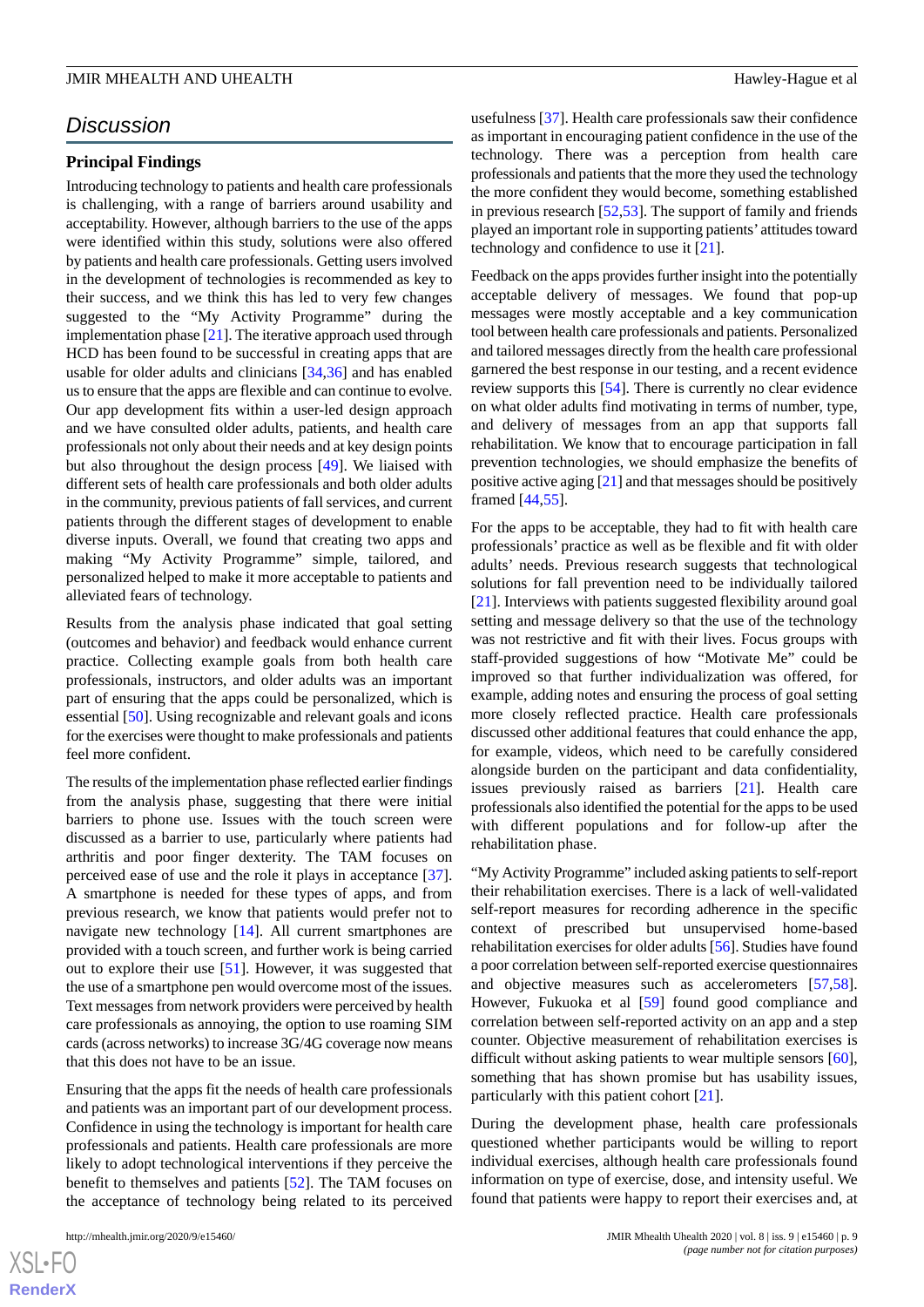times, found this motivation, which is related to the general literature on self-monitoring [\[61](#page-14-2)]. This app could in fact provide important contextual data for those trying to monitor people's physical activity as the sensors in the phone alone are currently inadequate at detecting static strength and balance [[60\]](#page-14-1).

#### **Limitations**

There were limitations to the study. As part of the analysis phase of the study, we decided to move to a system that used 2 apps that interacted (setting goals on "Motivate Me" and using "My Activity Programme" to receive messages and report exercises). This approach mirrored practices as the health care professional will set the patients' exercise program in consultation with them. It also made the patient app easier to use. We did not ask older adults in the workshop or patients in the interviews directly about whether they would like to be able to change their exercise schedule or goals themselves, but instead asked open-ended questions about the apps. This never arose as an issue for either older adults in the workshop or patients in interviews. However, it may be that some patients could find that the inability to change their program themselves (eg, when they planned to exercise and their outcome goal) negatively impacts their motivation; we know that control is important to use [[21\]](#page-12-9). We need to balance functionality with the capabilities of our target group, and this is an important consideration for future iterations and something that may occur with longer use. There were very few changes to "My Activity Programme" suggested by older adults in the workshop. This could be because at this initial stage, not all of the functionality was in place (eg, messages did not come through at this point); therefore, they mostly focused on its look and style. Apart from explaining how the goal setting would work with health care professionals and asking for feedback on ideas for goals and messages, we did not show older adults "Motivate Me" in the first workshop. This was because we primarily wanted feedback from health care professionals at this stage and did not want to overwhelm older adults with something they would not directly use. However, further data from older adults could have proved useful.

The workshop was carried out with community-dwelling older adults who attended a strength and balance class, whereas the testing was carried out directly with patients. It could be argued that they were two different populations, and this may have influenced feedback. We argue that it is a strength to represent a wide variety of older adults' views. We have a good representation of men and women in terms of older adults, patients, and health care professionals. Although usability testing was performed with patients aged 50 years and older, we wanted to test the app directly with the population who would use it. Recruitment took longer than anticipated and was exacerbated by the Christmas period. Therefore, a much smaller number of patients were recruited than planned. There was a lack of recruitment from Black and minority ethnic populations. However, the participants recruited represented a good mix of patients in terms of comorbidities, age, gender, and prior experience with technology. The period we tested the technology over was relatively short and may not have identified all implementation and usability issues. We also could have used a usability questionnaire. However, at this point, this was a predominantly qualitative initial development, acceptability, and usability work designed to lead to further feasibility work.

#### **Conclusions**

Overall, we have established that "Motivate Me" and "My Activity Programme" were acceptable to most older adults and patients who participated and all health care professionals. We developed important personalized content for our apps. There is a lack of research on smartphone-based interventions for the support of fall management and prevention. This study enabled us to build 2 apps that have the potential to support health care professionals and patients with their rehabilitation program. "Motivate Me" and "My Activity Programme" require further improvement and development and then need to be explored in practice as part of a bigger feasibility trial.

#### **Acknowledgments**

The authors thank Professor Dawn Skelton and LLT for allowing them to use their images and the name "Motivate Me" for the health professional app. The authors also thank 2 PPI representatives who sit on their advisory group. This study is an independent research arising from an National Institute for Health Research Postdoctoral Fellowship Award, Dr Helen Hawley-Hague, (PDF -2015-08-012) supported by the National Institute for Health Research**.** The views expressed in this publication are those of the authors and not necessarily those of the NHS, the National Institute for Health Research, or the Department of Health.

# **Authors' Contributions**

HH led the research project and its design, managed the study overall, led the development of the apps, and led the writing of the manuscript. CT and SM provided technical support, created the apps for the study, and advised on outcomes and the manuscript. JH, LC, CT, and SM have provided scientific advice around the design of the study and commented on the manuscript. EM led the PPI work and gave advice on the operationalization of the study and commented on the manuscript. CF assisted with the coding and analysis and contributed to the manuscript.

#### **Conflicts of Interest**

LC, SM, and CT own a share of the University of Bologna spin-off company, mHealth Technologies srl. CT is the president of mHealth Technologies srl.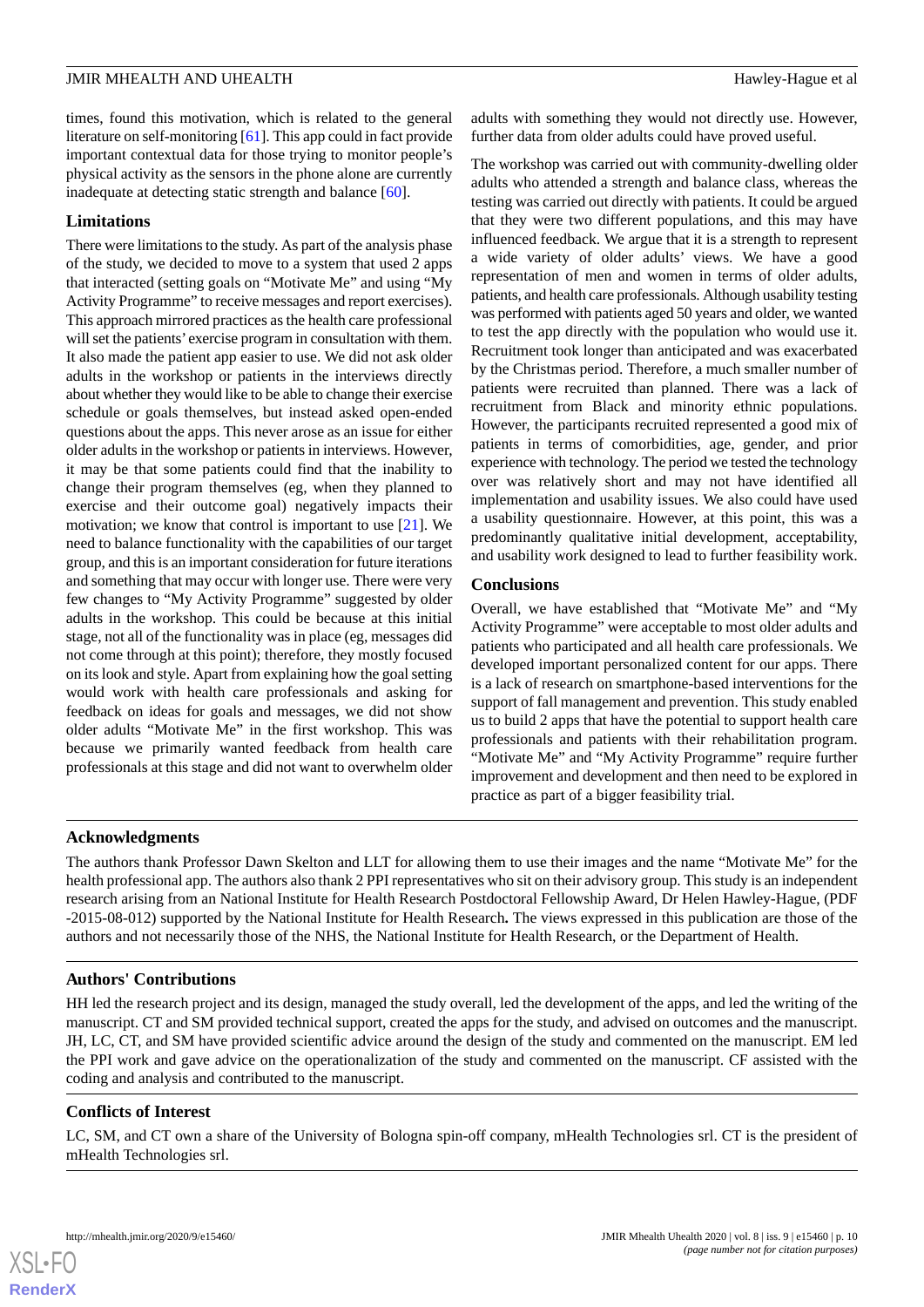# <span id="page-11-10"></span>**Multimedia Appendix 1**

Functions of the applications at each stage of development. [[DOCX File , 13 KB](https://jmir.org/api/download?alt_name=mhealth_v8i9e15460_app1.docx&filename=58845e3e6324ea0dbe81e8e10ecb6fd1.docx)-[Multimedia Appendix 1\]](https://jmir.org/api/download?alt_name=mhealth_v8i9e15460_app1.docx&filename=58845e3e6324ea0dbe81e8e10ecb6fd1.docx)

# <span id="page-11-11"></span>**Multimedia Appendix 2**

Interview and focus group schedules. [[DOCX File , 15 KB](https://jmir.org/api/download?alt_name=mhealth_v8i9e15460_app2.docx&filename=44570ac1eb5434fd24b2345ab5b7ea2d.docx)-[Multimedia Appendix 2\]](https://jmir.org/api/download?alt_name=mhealth_v8i9e15460_app2.docx&filename=44570ac1eb5434fd24b2345ab5b7ea2d.docx)

# <span id="page-11-12"></span>**Multimedia Appendix 3**

<span id="page-11-13"></span>Demographics of participants for workshops and usability study. [[DOCX File , 14 KB](https://jmir.org/api/download?alt_name=mhealth_v8i9e15460_app3.docx&filename=9460bbbf0fb55e72be891d7093159d53.docx)-[Multimedia Appendix 3\]](https://jmir.org/api/download?alt_name=mhealth_v8i9e15460_app3.docx&filename=9460bbbf0fb55e72be891d7093159d53.docx)

# **Multimedia Appendix 4**

<span id="page-11-14"></span>Feedback from workshops and corresponding changes made. [[DOCX File , 16 KB](https://jmir.org/api/download?alt_name=mhealth_v8i9e15460_app4.docx&filename=5f89a0459803eb03cada4a2ef575eaa4.docx)-[Multimedia Appendix 4\]](https://jmir.org/api/download?alt_name=mhealth_v8i9e15460_app4.docx&filename=5f89a0459803eb03cada4a2ef575eaa4.docx)

# **Multimedia Appendix 5**

<span id="page-11-0"></span>Themes from interviews and focus groups. [[DOCX File , 21 KB](https://jmir.org/api/download?alt_name=mhealth_v8i9e15460_app5.docx&filename=979b14b9ce1900dbed4814601c7cb492.docx)-[Multimedia Appendix 5\]](https://jmir.org/api/download?alt_name=mhealth_v8i9e15460_app5.docx&filename=979b14b9ce1900dbed4814601c7cb492.docx)

#### <span id="page-11-1"></span>**References**

- 1. Falls and Fractures: Consensus Statement and Resources Pack. Government of UK. 2017. URL: [https://www.gov.uk/](https://www.gov.uk/government/publications/falls-and-fractures-consensus-statement) [government/publications/falls-and-fractures-consensus-statement](https://www.gov.uk/government/publications/falls-and-fractures-consensus-statement) [accessed 2019-05-29] [\[WebCite Cache ID 78jlzoo8S\]](http://www.webcitation.org/

                                78jlzoo8S)
- <span id="page-11-3"></span>2. Gillespie L, Robertson M, Gillespie W, Lamb SE, Gates S, Cumming RG, et al. Interventions for preventing falls in older people living in the community. Cochrane Database Syst Rev 2009 Apr 15(2):CD007146. [doi: [10.1002/14651858.CD007146.pub2\]](http://dx.doi.org/10.1002/14651858.CD007146.pub2) [Medline: [19370674](http://www.ncbi.nlm.nih.gov/entrez/query.fcgi?cmd=Retrieve&db=PubMed&list_uids=19370674&dopt=Abstract)]
- 3. Sherrington C, Michaleff ZA, Fairhall N, Paul SS, Tiedemann A, Whitney J, et al. Exercise to prevent falls in older adults: an updated systematic review and meta-analysis. Br J Sports Med 2017 Dec;51(24):1750-1758. [doi: [10.1136/bjsports-2016-096547](http://dx.doi.org/10.1136/bjsports-2016-096547)] [Medline: [27707740\]](http://www.ncbi.nlm.nih.gov/entrez/query.fcgi?cmd=Retrieve&db=PubMed&list_uids=27707740&dopt=Abstract)
- <span id="page-11-2"></span>4. El-Khoury F, Cassou B, Charles M, Dargent-Molina P. The effect of fall prevention exercise programmes on fall induced injuries in community dwelling older adults. Br J Sports Med 2015 Oct;49(20):1348. [doi: [10.1136/bmj.f6234\]](http://dx.doi.org/10.1136/bmj.f6234) [Medline: [26429908](http://www.ncbi.nlm.nih.gov/entrez/query.fcgi?cmd=Retrieve&db=PubMed&list_uids=26429908&dopt=Abstract)]
- <span id="page-11-4"></span>5. Public Health England. Muscle and Bone Strengthening and Balance Activities for General Health Benefits in Adults and Older Adults. Government of UK Developer Documentation. URL: [https://assets.publishing.service.gov.uk/government/](https://assets.publishing.service.gov.uk/government/uploads/system/uploads/attachment_data/file/721874/MBSBA_evidence_review.pdf) [uploads/system/uploads/attachment\\_data/file/721874/MBSBA\\_evidence\\_review.pdf](https://assets.publishing.service.gov.uk/government/uploads/system/uploads/attachment_data/file/721874/MBSBA_evidence_review.pdf) [accessed 2020-09-04]
- <span id="page-11-6"></span><span id="page-11-5"></span>6. Benzinger P, Becker C, Todd C, Bleibler F, Rothenbacher D, König HH, et al. The impact of preventive measures on the burden of femoral fractures - a modelling approach to estimating the impact of fall prevention exercises and oral bisphosphonate treatment for the years 2014 and 2025. BMC Geriatr 2016 Apr 01;16:75 [[FREE Full text](https://bmcgeriatr.biomedcentral.com/articles/10.1186/s12877-016-0247-9)] [doi: [10.1186/s12877-016-0247-9\]](http://dx.doi.org/10.1186/s12877-016-0247-9) [Medline: [27038629](http://www.ncbi.nlm.nih.gov/entrez/query.fcgi?cmd=Retrieve&db=PubMed&list_uids=27038629&dopt=Abstract)]
- <span id="page-11-7"></span>7. Robertson MC, Gardner MM, Devlin N, McGee R, Campbell AJ. Effectiveness and economic evaluation of a nurse delivered home exercise programme to prevent falls. 2: Controlled trial in multiple centres. BMJ 2001 Mar 24;322(7288):701-704 [[FREE Full text](http://europepmc.org/abstract/MED/11264207)] [doi: [10.1136/bmj.322.7288.701\]](http://dx.doi.org/10.1136/bmj.322.7288.701) [Medline: [11264207\]](http://www.ncbi.nlm.nih.gov/entrez/query.fcgi?cmd=Retrieve&db=PubMed&list_uids=11264207&dopt=Abstract)
- <span id="page-11-8"></span>8. Skelton D, Dinan S, Campbell M, Rutherford O. Tailored group exercise (Falls Management Exercise -- FaME) reduces falls in community-dwelling older frequent fallers (an RCT). Age Ageing 2005 Nov;34(6):636-639. [doi: [10.1093/ageing/afi174\]](http://dx.doi.org/10.1093/ageing/afi174) [Medline: [16267192](http://www.ncbi.nlm.nih.gov/entrez/query.fcgi?cmd=Retrieve&db=PubMed&list_uids=16267192&dopt=Abstract)]
- <span id="page-11-9"></span>9. Older People's Experience of Therapeutic Exercise as Part of a Falls Prevention Service. RCP London. 2012. URL: [https:/](https://www.rcplondon.ac.uk/projects/outputs/older-peoples-experience-therapeutic-exercise-part-falls-prevention-service) [/www.rcplondon.ac.uk/projects/outputs/older-peoples-experience-therapeutic-exercise-part-falls-prevention-service](https://www.rcplondon.ac.uk/projects/outputs/older-peoples-experience-therapeutic-exercise-part-falls-prevention-service) [accessed 2020-09-16]
- 10. Davis JC, Robertson MC, Ashe MC, Liu-Ambrose T, Khan KM, Marra CA. Does a home-based strength and balance programme in people aged > or =80 years provide the best value for money to prevent falls? A systematic review of economic evaluations of falls prevention interventions. Br J Sports Med 2010 Feb;44(2):80-89. [doi: [10.1136/bjsm.2008.060988](http://dx.doi.org/10.1136/bjsm.2008.060988)] [Medline: [20154094](http://www.ncbi.nlm.nih.gov/entrez/query.fcgi?cmd=Retrieve&db=PubMed&list_uids=20154094&dopt=Abstract)]
- 11. A Return on Investment Tool for the Assessment of Falls Prevention Programmes for Older People Living in the Community. Developer Documentation. 2018. URL: [https://assets.publishing.service.gov.uk/government/uploads/system/uploads/](https://assets.publishing.service.gov.uk/government/uploads/system/uploads/attachment_data/file/679856/A_return_on_investment_tool_for_falls_prevention_programmes.pdf) [attachment\\_data/file/679856/A\\_return\\_on\\_investment\\_tool\\_for\\_falls\\_prevention\\_programmes.pdf](https://assets.publishing.service.gov.uk/government/uploads/system/uploads/attachment_data/file/679856/A_return_on_investment_tool_for_falls_prevention_programmes.pdf) [accessed 2020-09-16]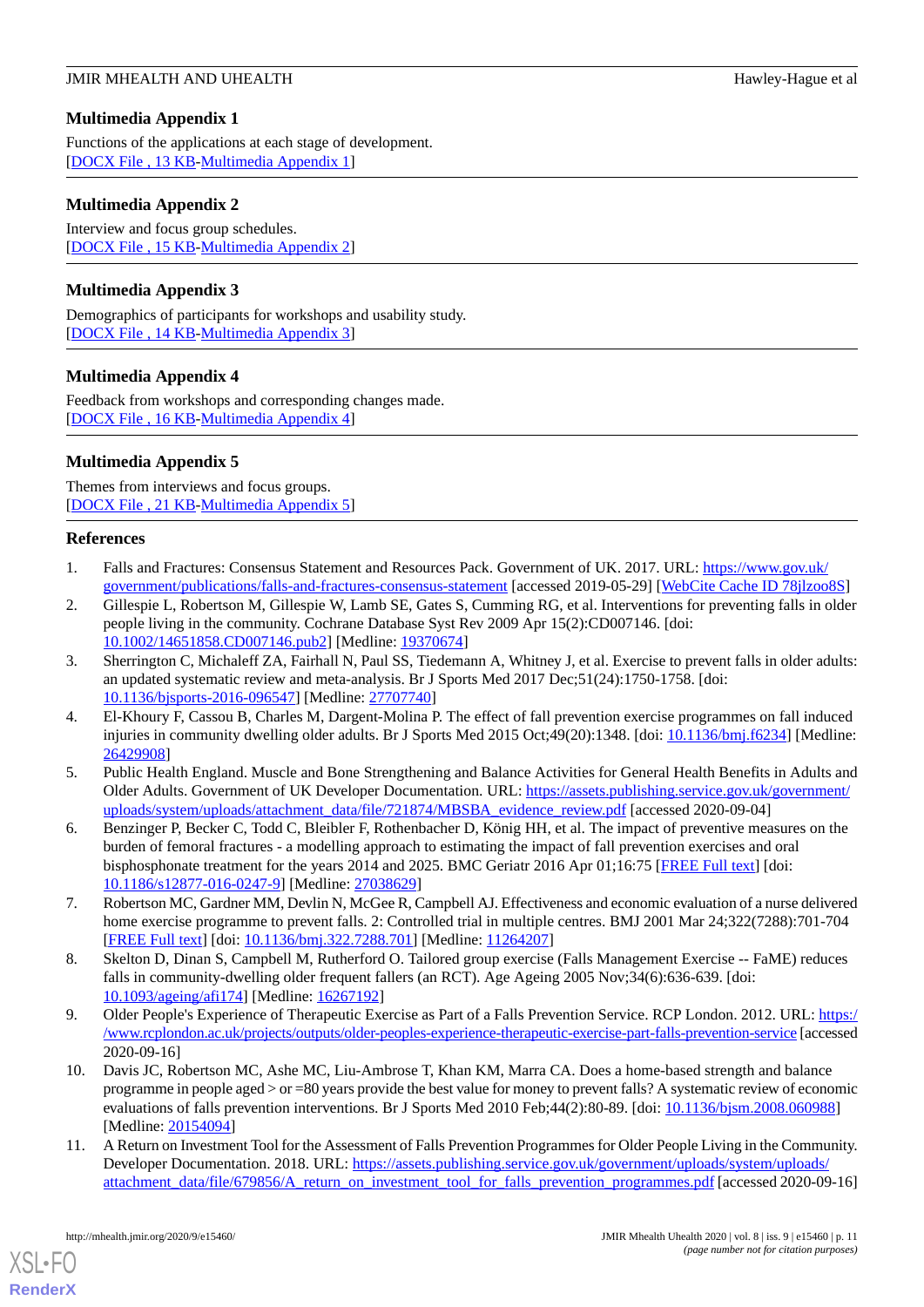- <span id="page-12-0"></span>12. Carpenter H, Audsley S, Coupland C, Gladman J, Kendrick D, Lafond N, et al. PHysical activity Implementation Study In Community-dwelling AduLts (PHISICAL): study protocol. Inj Prev 2019 Oct;25(5):453-458. [doi: [10.1136/injuryprev-2017-042627\]](http://dx.doi.org/10.1136/injuryprev-2017-042627) [Medline: [29305397\]](http://www.ncbi.nlm.nih.gov/entrez/query.fcgi?cmd=Retrieve&db=PubMed&list_uids=29305397&dopt=Abstract)
- <span id="page-12-2"></span><span id="page-12-1"></span>13. Hawley H. Older adults'perspectives on home exercise after falls rehabilitation: Understanding the importance of promoting healthy, active ageing. Health Education Journal 2009 Sep 29;68(3):207-218. [doi: [10.1177/0017896909339533](http://dx.doi.org/10.1177/0017896909339533)]
- 14. Fukuoka Y, Kamitani E, Bonnet K, Lindgren T. Real-time social support through a mobile virtual community to improve healthy behavior in overweight and sedentary adults: a focus group analysis. J Med Internet Res 2011 Jul 14;13(3):e49 [[FREE Full text](https://www.jmir.org/2011/3/e49/)] [doi: [10.2196/jmir.1770](http://dx.doi.org/10.2196/jmir.1770)] [Medline: [21752785](http://www.ncbi.nlm.nih.gov/entrez/query.fcgi?cmd=Retrieve&db=PubMed&list_uids=21752785&dopt=Abstract)]
- <span id="page-12-4"></span><span id="page-12-3"></span>15. Vankipuram M, McMahon S, Fleury J. ReadySteady: app for accelerometer-based activity monitoring and wellness-motivation feedback system for older adults. AMIA Annu Symp Proc 2012;2012:931-939 [[FREE Full text](http://europepmc.org/abstract/MED/23304368)] [Medline: [23304368\]](http://www.ncbi.nlm.nih.gov/entrez/query.fcgi?cmd=Retrieve&db=PubMed&list_uids=23304368&dopt=Abstract)
- <span id="page-12-5"></span>16. Rabin C, Bock B. Desired features of smartphone applications promoting physical activity. Telemed J E Health 2011 Dec;17(10):801-803. [doi: [10.1089/tmj.2011.0055](http://dx.doi.org/10.1089/tmj.2011.0055)] [Medline: [22010977\]](http://www.ncbi.nlm.nih.gov/entrez/query.fcgi?cmd=Retrieve&db=PubMed&list_uids=22010977&dopt=Abstract)
- <span id="page-12-6"></span>17. Worringham C, Rojek A, Stewart I. Development and feasibility of a smartphone, ECG and GPS based system for remotely monitoring exercise in cardiac rehabilitation. PLoS One 2011 Feb 09;6(2):e14669 [[FREE Full text](https://dx.plos.org/10.1371/journal.pone.0014669)] [doi: [10.1371/journal.pone.0014669\]](http://dx.doi.org/10.1371/journal.pone.0014669) [Medline: [21347403](http://www.ncbi.nlm.nih.gov/entrez/query.fcgi?cmd=Retrieve&db=PubMed&list_uids=21347403&dopt=Abstract)]
- <span id="page-12-7"></span>18. King AC, Hekler EB, Grieco LA, Winter SJ, Sheats JL, Buman MP, et al. Harnessing different motivational frames via mobile phones to promote daily physical activity and reduce sedentary behavior in aging adults. PLoS One 2013;8(4):e62613 [[FREE Full text](https://dx.plos.org/10.1371/journal.pone.0062613)] [doi: [10.1371/journal.pone.0062613](http://dx.doi.org/10.1371/journal.pone.0062613)] [Medline: [23638127](http://www.ncbi.nlm.nih.gov/entrez/query.fcgi?cmd=Retrieve&db=PubMed&list_uids=23638127&dopt=Abstract)]
- <span id="page-12-8"></span>19. Boulos M, Wheeler S, Tavares C, Jones R. How smartphones are changing the face of mobile and participatory healthcare: an overview, with example from eCAALYX. Biomed Eng Online 2011 Apr 05;10:24 [\[FREE Full text\]](https://biomedical-engineering-online.biomedcentral.com/articles/10.1186/1475-925X-10-24) [doi: [10.1186/1475-925X-10-24](http://dx.doi.org/10.1186/1475-925X-10-24)] [Medline: [21466669\]](http://www.ncbi.nlm.nih.gov/entrez/query.fcgi?cmd=Retrieve&db=PubMed&list_uids=21466669&dopt=Abstract)
- <span id="page-12-9"></span>20. Rise of the Social Seniors Revealed. OfCom. 2017. URL: [https://www.ofcom.org.uk/about-ofcom/latest/features-and-news/](https://www.ofcom.org.uk/about-ofcom/latest/features-and-news/rise-social-seniors) [rise-social-seniors](https://www.ofcom.org.uk/about-ofcom/latest/features-and-news/rise-social-seniors) [accessed 2020-09-04]
- <span id="page-12-10"></span>21. Hawley-Hague H, Boulton E, Hall A, Pfeiffer K, Todd C. Older adults' perceptions of technologies aimed at falls prevention, detection or monitoring: a systematic review. Int J Med Inform 2014 Jun;83(6):416-426. [doi: [10.1016/j.ijmedinf.2014.03.002\]](http://dx.doi.org/10.1016/j.ijmedinf.2014.03.002) [Medline: [24798946](http://www.ncbi.nlm.nih.gov/entrez/query.fcgi?cmd=Retrieve&db=PubMed&list_uids=24798946&dopt=Abstract)]
- <span id="page-12-11"></span>22. Rasche P, Mertens A, Bröhl C, Theis S, Seinsch T, Wille M, et al. The "Aachen fall prevention App" - a Smartphone application app for the self-assessment of elderly patients at risk for ground level falls. Patient Saf Surg 2017;11:14 [\[FREE](https://pssjournal.biomedcentral.com/articles/10.1186/s13037-017-0130-4) [Full text\]](https://pssjournal.biomedcentral.com/articles/10.1186/s13037-017-0130-4) [doi: [10.1186/s13037-017-0130-4](http://dx.doi.org/10.1186/s13037-017-0130-4)] [Medline: [28503199](http://www.ncbi.nlm.nih.gov/entrez/query.fcgi?cmd=Retrieve&db=PubMed&list_uids=28503199&dopt=Abstract)]
- <span id="page-12-12"></span>23. Delbaere K, Valenzuela T, Woodbury A, Davies T, Yeong J, Steffens D, et al. Evaluating the effectiveness of a home-based exercise programme delivered through a tablet computer for preventing falls in older community-dwelling people over 2 years: study protocol for the Standing Tall randomised controlled trial. BMJ Open 2015 Oct 22;5(10):e009173 [[FREE Full](http://bmjopen.bmj.com/cgi/pmidlookup?view=long&pmid=26493461) [text](http://bmjopen.bmj.com/cgi/pmidlookup?view=long&pmid=26493461)] [doi: [10.1136/bmjopen-2015-009173\]](http://dx.doi.org/10.1136/bmjopen-2015-009173) [Medline: [26493461](http://www.ncbi.nlm.nih.gov/entrez/query.fcgi?cmd=Retrieve&db=PubMed&list_uids=26493461&dopt=Abstract)]
- <span id="page-12-13"></span>24. Sandlund M, Lindgren H, Pohl P, Melander-Wikman A, Bergvall-Kåreborn B, Lundin-Olsson L. Towards a Mobile Exercise Application to Prevent Falls: A Participatory Design Process. Semantic Scholar. URL: [https://pdfs.semanticscholar.org/](https://pdfs.semanticscholar.org/177d/66a2ab9877c07a73ba20715b71bedaf90152.pdf) [177d/66a2ab9877c07a73ba20715b71bedaf90152.pdf](https://pdfs.semanticscholar.org/177d/66a2ab9877c07a73ba20715b71bedaf90152.pdf) [accessed 2020-09-04]
- <span id="page-12-15"></span><span id="page-12-14"></span>25. Hawley-Hague H, Horne M, Campbell M, Demack S, Skelton DA, Todd C. Multiple levels of influence on older adults' attendance and adherence to community exercise classes. Gerontologist 2014 Aug;54(4):599-610 [\[FREE Full text\]](http://europepmc.org/abstract/MED/23899623) [doi: [10.1093/geront/gnt075\]](http://dx.doi.org/10.1093/geront/gnt075) [Medline: [23899623\]](http://www.ncbi.nlm.nih.gov/entrez/query.fcgi?cmd=Retrieve&db=PubMed&list_uids=23899623&dopt=Abstract)
- <span id="page-12-16"></span>26. Yardley, Donovan-Hall M, Francis K, Todd C. Attitudes and beliefs that predict older people's intention to undertake strength and balance training. J Gerontol B Psychol Sci Soc Sci 2007 Mar;62(2):P119-P125. [doi: [10.1093/geronb/62.2.p119\]](http://dx.doi.org/10.1093/geronb/62.2.p119) [Medline: [17379672](http://www.ncbi.nlm.nih.gov/entrez/query.fcgi?cmd=Retrieve&db=PubMed&list_uids=17379672&dopt=Abstract)]
- <span id="page-12-17"></span>27. Ajzen I. Attitudes, Personality and Behaviour. In: Attitudes, Personality and Behaviour. Maidenhead, UK: Open University Press; 1988.
- <span id="page-12-18"></span>28. Chatzisarantis N, Hagger M. Exercise psychology effects of a brief intervention based on the theory of planned behavior on leisure-time physical activity participation. J Sport Exerc Psychol 2005;27:470-487 [[FREE Full text](https://doi.org/10.1123/jsep.27.4.470)] [doi: [10.1123/jsep.27.4.470](http://dx.doi.org/10.1123/jsep.27.4.470)]
- <span id="page-12-19"></span>29. Epton T, Currie S, Armitage C. Unique effects of setting goals on behavior change: Systematic review and meta-analysis. J Consult Clin Psychol 2017 Dec;85(12):1182-1198. [doi: [10.1037/ccp0000260](http://dx.doi.org/10.1037/ccp0000260)] [Medline: [29189034\]](http://www.ncbi.nlm.nih.gov/entrez/query.fcgi?cmd=Retrieve&db=PubMed&list_uids=29189034&dopt=Abstract)
- <span id="page-12-21"></span><span id="page-12-20"></span>30. McEwan D, Harden S, Zumbo B, Sylvester B, Kaulius M, Ruissen G, et al. The effectiveness of multi-component goal setting interventions for changing physical activity behaviour: a systematic review and meta-analysis. Health Psychol Rev 2016;10(1):67-88. [doi: [10.1080/17437199.2015.1104258\]](http://dx.doi.org/10.1080/17437199.2015.1104258) [Medline: [26445201](http://www.ncbi.nlm.nih.gov/entrez/query.fcgi?cmd=Retrieve&db=PubMed&list_uids=26445201&dopt=Abstract)]
- 31. Koestner R, Hope N. A self-determination theory approach to goals. In: Gagné M, editor. The Oxford Handbook of Work Engagement, Motivation, and Self-Determination Theory. Oxford, UK: Oxford University Press; 2014.
- 32. Hawley-Hague H, Horne M, Skelton D, Todd C. Older Adults' Uptake and Adherence to Exercise Classes: Instructors' Perspectives. J Aging Phys Act 2016 Jan; 24(1): 119-128. [doi: 10.1123/japa. 2014-0108] [Medline: [26214265](http://www.ncbi.nlm.nih.gov/entrez/query.fcgi?cmd=Retrieve&db=PubMed&list_uids=26214265&dopt=Abstract)]
- 33. Michie S, Richardson M, Johnston M, Abraham C, Francis J, Hardeman W, et al. The behavior change technique taxonomy (v1) of 93 hierarchically clustered techniques: building an international consensus for the reporting of behavior change interventions. Ann Behav Med 2013 Aug;46(1):81-95. [doi: [10.1007/s12160-013-9486-6\]](http://dx.doi.org/10.1007/s12160-013-9486-6) [Medline: [23512568\]](http://www.ncbi.nlm.nih.gov/entrez/query.fcgi?cmd=Retrieve&db=PubMed&list_uids=23512568&dopt=Abstract)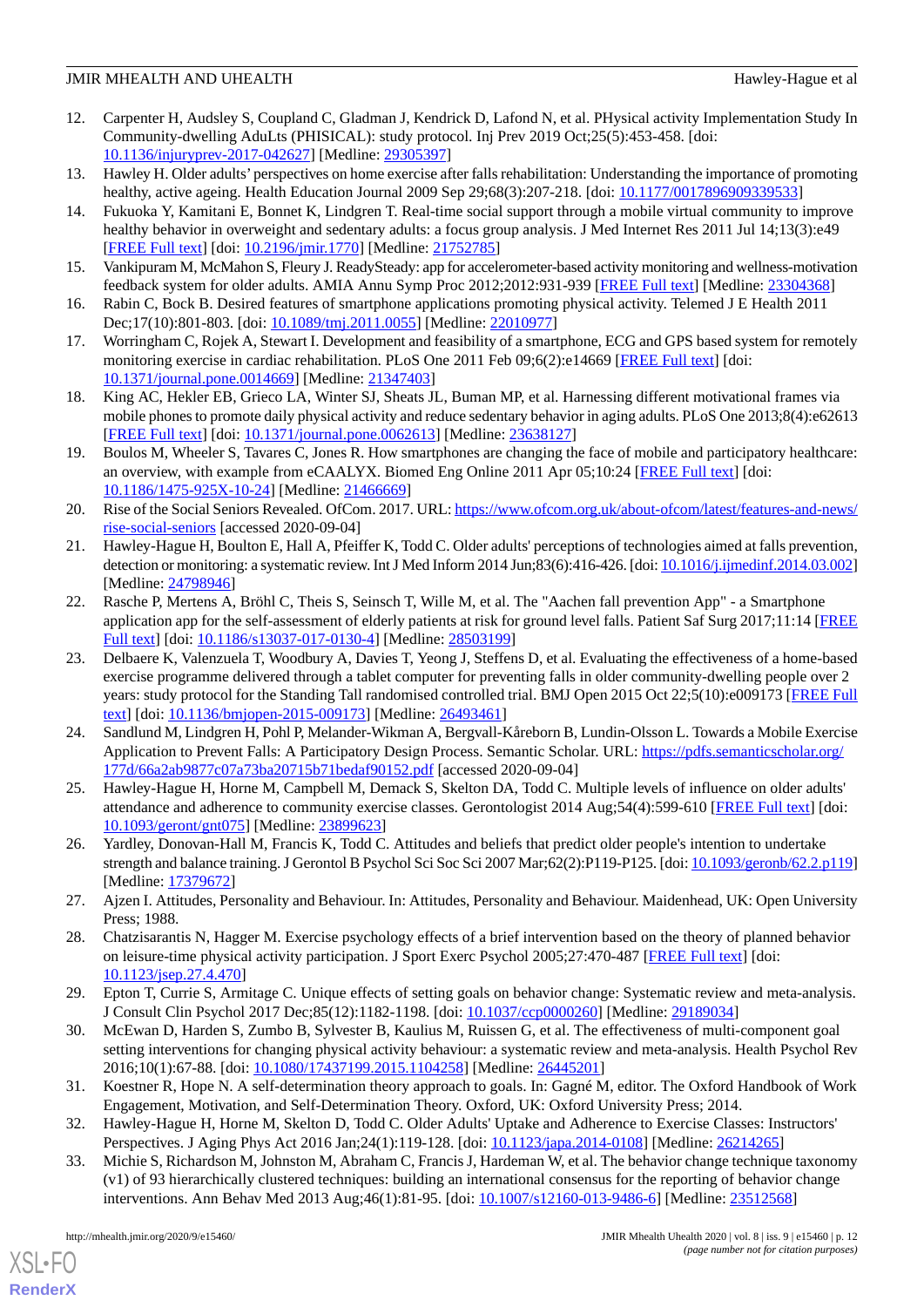- <span id="page-13-1"></span><span id="page-13-0"></span>34. Rosenzweig E. Successful User Experience: Strategy and Roadmaps. New York, USA: Elsevier Inc; 2015.
- 35. Sekhon M, Cartwright M, Francis J. Acceptability of healthcare interventions: an overview of reviews and development of a theoretical framework. BMC Health Serv Res 2017 Jan 26;17(1):88 [\[FREE Full text\]](https://bmchealthservres.biomedcentral.com/articles/10.1186/s12913-017-2031-8) [doi: [10.1186/s12913-017-2031-8\]](http://dx.doi.org/10.1186/s12913-017-2031-8) [Medline: [28126032](http://www.ncbi.nlm.nih.gov/entrez/query.fcgi?cmd=Retrieve&db=PubMed&list_uids=28126032&dopt=Abstract)]
- <span id="page-13-2"></span>36. Harte R, Quinlan LR, Glynn L, Rodríguez-Molinero A, Baker PM, Scharf T, et al. Human-Centered Design Study: Enhancing the Usability of a Mobile Phone App in an Integrated Falls Risk Detection System for Use by Older Adult Users. JMIR Mhealth Uhealth 2017 May 30;5(5):e71 [\[FREE Full text\]](https://mhealth.jmir.org/2017/5/e71/) [doi: [10.2196/mhealth.7046\]](http://dx.doi.org/10.2196/mhealth.7046) [Medline: [28559227\]](http://www.ncbi.nlm.nih.gov/entrez/query.fcgi?cmd=Retrieve&db=PubMed&list_uids=28559227&dopt=Abstract)
- <span id="page-13-4"></span><span id="page-13-3"></span>37. Davis FD. Perceived Usefulness, Perceived Ease of Use, and User Acceptance of Information Technology. MIS Quarterly 1989 Sep;13(3):319. [doi: [10.2307/249008\]](http://dx.doi.org/10.2307/249008)
- <span id="page-13-5"></span>38. Venkatesh V, Morris M, Davis G, Davis F. User Acceptance of Information Technology: Toward a Unified View. MIS Quarterly 2003;27(3):425 [\[FREE Full text\]](https://doi.org/10.2307%2F30036540) [doi: [10.2307/30036540](http://dx.doi.org/10.2307/30036540)]
- <span id="page-13-6"></span>39. Developing and Evaluating Complex Interventions: Following Considerable Development in the Field Since 2006, MRC and NIHR Have Jointly Commissioned an Update of This Guidance to Be Published in 2019. Medical Research Council. 2008. URL: <http://www.mrc.ac.uk/complexinterventionsguidance> [accessed 2020-09-04]
- <span id="page-13-8"></span><span id="page-13-7"></span>40. Larman C, Basili V. Iterative and Incremental Developments. A Brief History. New York, USA: A Brief History; Jun 2003.
- 41. Later Life Training. URL: <https://www.laterlifetraining.co.uk/> [accessed 2020-03-01]
- <span id="page-13-9"></span>42. Hawley-Hague H, Tacconi C, Mellone S, Martinez E, Easdon A, Yang FB, et al. Can smartphone technology be used to support an effective home exercise intervention to prevent falls amongst community dwelling older adults?: the TOGETHER feasibility RCT study protocol. BMJ Open 2019 Sep 18;9(9):e028100 [\[FREE Full text\]](http://bmjopen.bmj.com/cgi/pmidlookup?view=long&pmid=31537557) [doi: [10.1136/bmjopen-2018-028100\]](http://dx.doi.org/10.1136/bmjopen-2018-028100) [Medline: [31537557](http://www.ncbi.nlm.nih.gov/entrez/query.fcgi?cmd=Retrieve&db=PubMed&list_uids=31537557&dopt=Abstract)]
- <span id="page-13-11"></span><span id="page-13-10"></span>43. Johnson R, Onwuegbuzie AJ. Mixed Methods Research: A Research Paradigm Whose Time Has Come. New York, USA: Educational Researcher; Jul 2016.
- 44. Preliminary Guidelines for Design and Implementation of Technologies. FARSEEING. 2014. URL: [http://farseeingresearch.](http://farseeingresearch.eu/wp-content/uploads/2014/07/Preliminary-Guidelines-V1.0-Public.pdf) [eu/wp-content/uploads/2014/07/Preliminary-Guidelines-V1.0-Public.pdf](http://farseeingresearch.eu/wp-content/uploads/2014/07/Preliminary-Guidelines-V1.0-Public.pdf) [accessed 2020-09-04]
- <span id="page-13-12"></span>45. Gale NK, Heath G, Cameron E, Rashid S, Redwood S. Using the framework method for the analysis of qualitative data in multi-disciplinary health research. BMC Med Res Methodol 2013 Sep 18;13:117 [[FREE Full text](https://bmcmedresmethodol.biomedcentral.com/articles/10.1186/1471-2288-13-117)] [doi: [10.1186/1471-2288-13-117\]](http://dx.doi.org/10.1186/1471-2288-13-117) [Medline: [24047204\]](http://www.ncbi.nlm.nih.gov/entrez/query.fcgi?cmd=Retrieve&db=PubMed&list_uids=24047204&dopt=Abstract)
- <span id="page-13-13"></span>46. Braun V, Clarke V. Using thematic analysis in psychology. Qualitative Research in Psychology 2006 Jan;3(2):77-101. [doi: [10.1191/1478088706qp063oa\]](http://dx.doi.org/10.1191/1478088706qp063oa)
- <span id="page-13-15"></span><span id="page-13-14"></span>47. Hawley-Hague H, Roden A, Abbott J. The evaluation of a strength and balance exercise program for falls prevention in community primary care. Physiother Theory Pract 2017 Aug;33(8):611-621. [doi: [10.1080/09593985.2017.1328721\]](http://dx.doi.org/10.1080/09593985.2017.1328721) [Medline: [28590815](http://www.ncbi.nlm.nih.gov/entrez/query.fcgi?cmd=Retrieve&db=PubMed&list_uids=28590815&dopt=Abstract)]
- <span id="page-13-17"></span><span id="page-13-16"></span>48. del Rosario M, Redmond S, Lovell N. Tracking the Evolution of Smartphone Sensing for Monitoring Human Movement. Sensors (Basel) 2015 Jul 31;15(8):18901-18933 [[FREE Full text\]](https://www.mdpi.com/resolver?pii=s150818901) [doi: [10.3390/s150818901](http://dx.doi.org/10.3390/s150818901)] [Medline: [26263998](http://www.ncbi.nlm.nih.gov/entrez/query.fcgi?cmd=Retrieve&db=PubMed&list_uids=26263998&dopt=Abstract)]
- 49. Schuler D, Namioka A. Participatory Design: Principles and Practices. Boca Raton, FL: CRC Press; 2009.
- <span id="page-13-18"></span>50. Helbostad JL, Vereijken B, Becker C, Todd C, Taraldsen K, Pijnappels M, et al. Mobile Health Applications to Promote Active and Healthy Ageing. Sensors (Basel) 2017 Mar 18;17(3). [doi: [10.3390/s17030622](http://dx.doi.org/10.3390/s17030622)] [Medline: [28335475](http://www.ncbi.nlm.nih.gov/entrez/query.fcgi?cmd=Retrieve&db=PubMed&list_uids=28335475&dopt=Abstract)]
- <span id="page-13-19"></span>51. Danial-Saad A, Chiari L. A multidisciplinary approach for developing an assessment tool for touch screen devices. Disabil Rehabil Assist Technol 2018 Nov;13(8):745-753. [doi: [10.1080/17483107.2017.1370500](http://dx.doi.org/10.1080/17483107.2017.1370500)] [Medline: [28903629](http://www.ncbi.nlm.nih.gov/entrez/query.fcgi?cmd=Retrieve&db=PubMed&list_uids=28903629&dopt=Abstract)]
- <span id="page-13-20"></span>52. MacNeill V, Sanders C, Fitzpatrick R, Hendy J, Barlow J, Knapp M, et al. Experiences of front-line health professionals in the delivery of telehealth: a qualitative study. Br J Gen Pract 2014 Jul;64(624):e401-e407 [\[FREE Full text\]](https://bjgp.org/cgi/pmidlookup?view=long&pmid=24982492) [doi: [10.3399/bjgp14X680485\]](http://dx.doi.org/10.3399/bjgp14X680485) [Medline: [24982492\]](http://www.ncbi.nlm.nih.gov/entrez/query.fcgi?cmd=Retrieve&db=PubMed&list_uids=24982492&dopt=Abstract)
- <span id="page-13-21"></span>53. Vaportzis E, Clausen MG, Gow AJ. Older Adults Perceptions of Technology and Barriers to Interacting with Tablet Computers: A Focus Group Study. Front Psychol 2017 Oct 04;8:1687. [doi: [10.3389/fpsyg.2017.01687\]](http://dx.doi.org/10.3389/fpsyg.2017.01687) [Medline: [29071004\]](http://www.ncbi.nlm.nih.gov/entrez/query.fcgi?cmd=Retrieve&db=PubMed&list_uids=29071004&dopt=Abstract)
- <span id="page-13-22"></span>54. Sahin C, Courtney KL, Naylor PJ, E Rhodes R. Tailored mobile text messaging interventions targeting type 2 diabetes self-management: A systematic review and a meta-analysis. Digit Health 2019;5:2055207619845279 [[FREE Full text](https://journals.sagepub.com/doi/10.1177/2055207619845279?url_ver=Z39.88-2003&rfr_id=ori:rid:crossref.org&rfr_dat=cr_pub%3dpubmed)] [doi: [10.1177/2055207619845279](http://dx.doi.org/10.1177/2055207619845279)] [Medline: [31041110\]](http://www.ncbi.nlm.nih.gov/entrez/query.fcgi?cmd=Retrieve&db=PubMed&list_uids=31041110&dopt=Abstract)
- <span id="page-13-23"></span>55. Notthoff N, Klomp P, Doerwald F, Scheibe S. Positive messages enhance older adults' motivation and recognition memory for physical activity programmes. Eur J Ageing 2016 Sep;13(3):251-257 [\[FREE Full text\]](http://europepmc.org/abstract/MED/28804382) [doi: [10.1007/s10433-016-0368-1\]](http://dx.doi.org/10.1007/s10433-016-0368-1) [Medline: [28804382](http://www.ncbi.nlm.nih.gov/entrez/query.fcgi?cmd=Retrieve&db=PubMed&list_uids=28804382&dopt=Abstract)]
- <span id="page-13-24"></span>56. Bollen JC, Dean SG, Siegert RJ, Howe TE, Goodwin VA. A systematic review of measures of self-reported adherence to unsupervised home-based rehabilitation exercise programmes, and their psychometric properties. BMJ Open 2014 Jun 27;4(6):e005044. [doi: [10.1136/bmjopen-2014-005044](http://dx.doi.org/10.1136/bmjopen-2014-005044)] [Medline: [24972606](http://www.ncbi.nlm.nih.gov/entrez/query.fcgi?cmd=Retrieve&db=PubMed&list_uids=24972606&dopt=Abstract)]
- 57. Falck RS, McDonald SM, Beets MW, Brazendale K, Liu-Ambrose T. Measurement of physical activity in older adult interventions: a systematic review. Br J Sports Med 2016 Apr;50(8):464-470. [doi: [10.1136/bjsports-2014-094413\]](http://dx.doi.org/10.1136/bjsports-2014-094413) [Medline: [26276362](http://www.ncbi.nlm.nih.gov/entrez/query.fcgi?cmd=Retrieve&db=PubMed&list_uids=26276362&dopt=Abstract)]
- 58. Prince S, Adamo KB, Hamel ME, Hardt J, Connor Gorber S, Tremblay M. A comparison of direct versus self-report measures for assessing physical activity in adults: a systematic review. Int J Behav Nutr Phys Act 2008 Nov 06;5:56 [\[FREE](https://ijbnpa.biomedcentral.com/articles/10.1186/1479-5868-5-56) [Full text\]](https://ijbnpa.biomedcentral.com/articles/10.1186/1479-5868-5-56) [doi: [10.1186/1479-5868-5-56\]](http://dx.doi.org/10.1186/1479-5868-5-56) [Medline: [18990237](http://www.ncbi.nlm.nih.gov/entrez/query.fcgi?cmd=Retrieve&db=PubMed&list_uids=18990237&dopt=Abstract)]